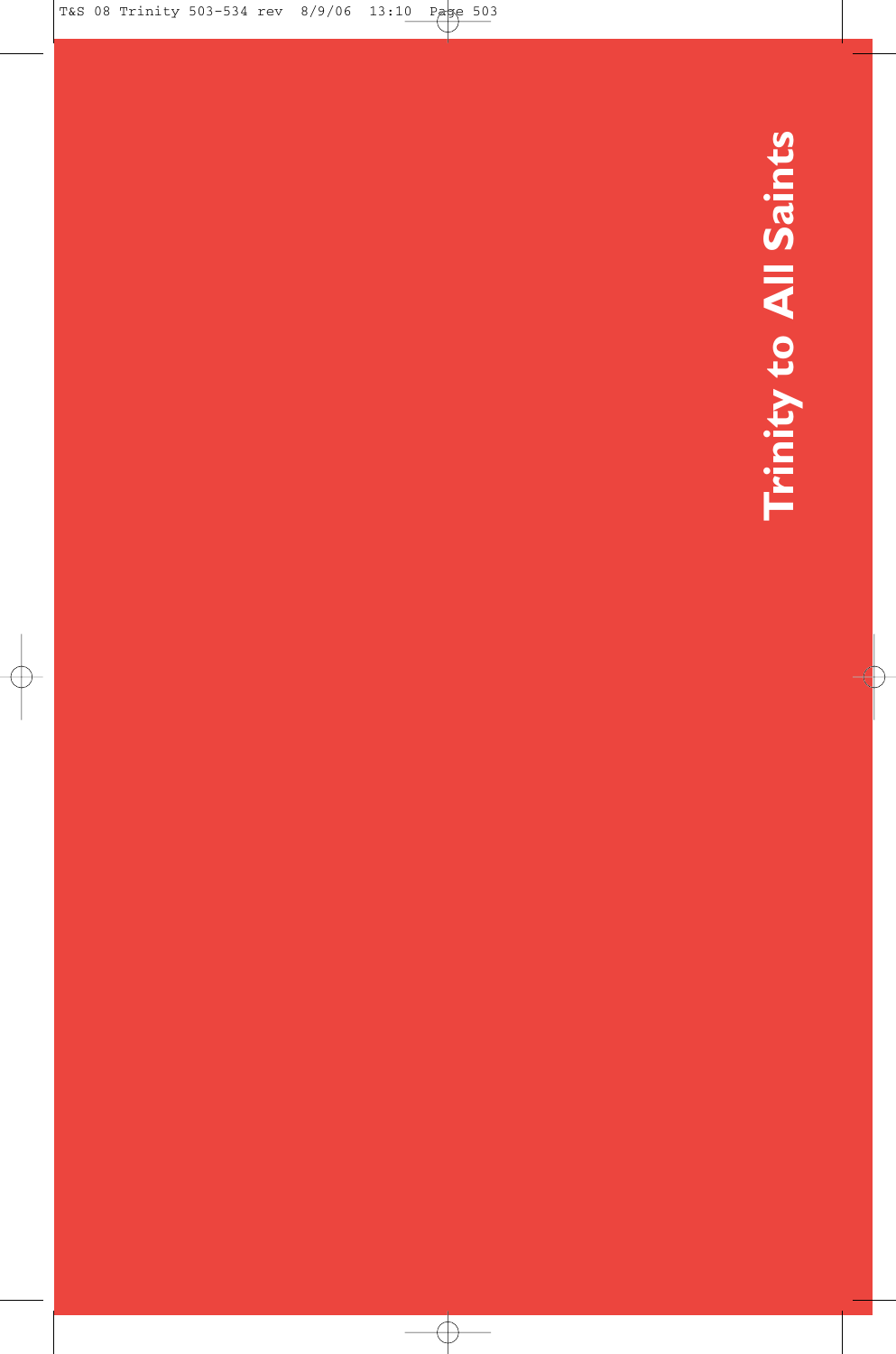### **Trinity to All Saints**

#### **Contents**

**506 Trinity Sunday** Invitations to Confession **506** Kyrie Confessions **507** Collects **507** Gospel Acclamation **508** Intercession **508** Introduction to the Peace **509** Prayer at the Preparation of the Table **509** Prefaces **509** Extended Preface **510** Post Communion **510** Blessings and Ending **511** Acclamations **512** Short Passages of Scripture **513 514 The Day of Thanksgiving for the Institution of Holy Communion (Corpus Christi)** Invitations to Confession **514** Kyrie Confessions **515** Collect **515** Gospel Acclamation **515** Intercession **516** Introductions to the Peace **517** Prayer at the Preparation of the Table **517** Prefaces **517** Extended Preface **518**

Post Communion **519** Blessings and Ending **519** Acclamation **520** Short Passages of Scripture **520**

**504** *Trinity to All Saints*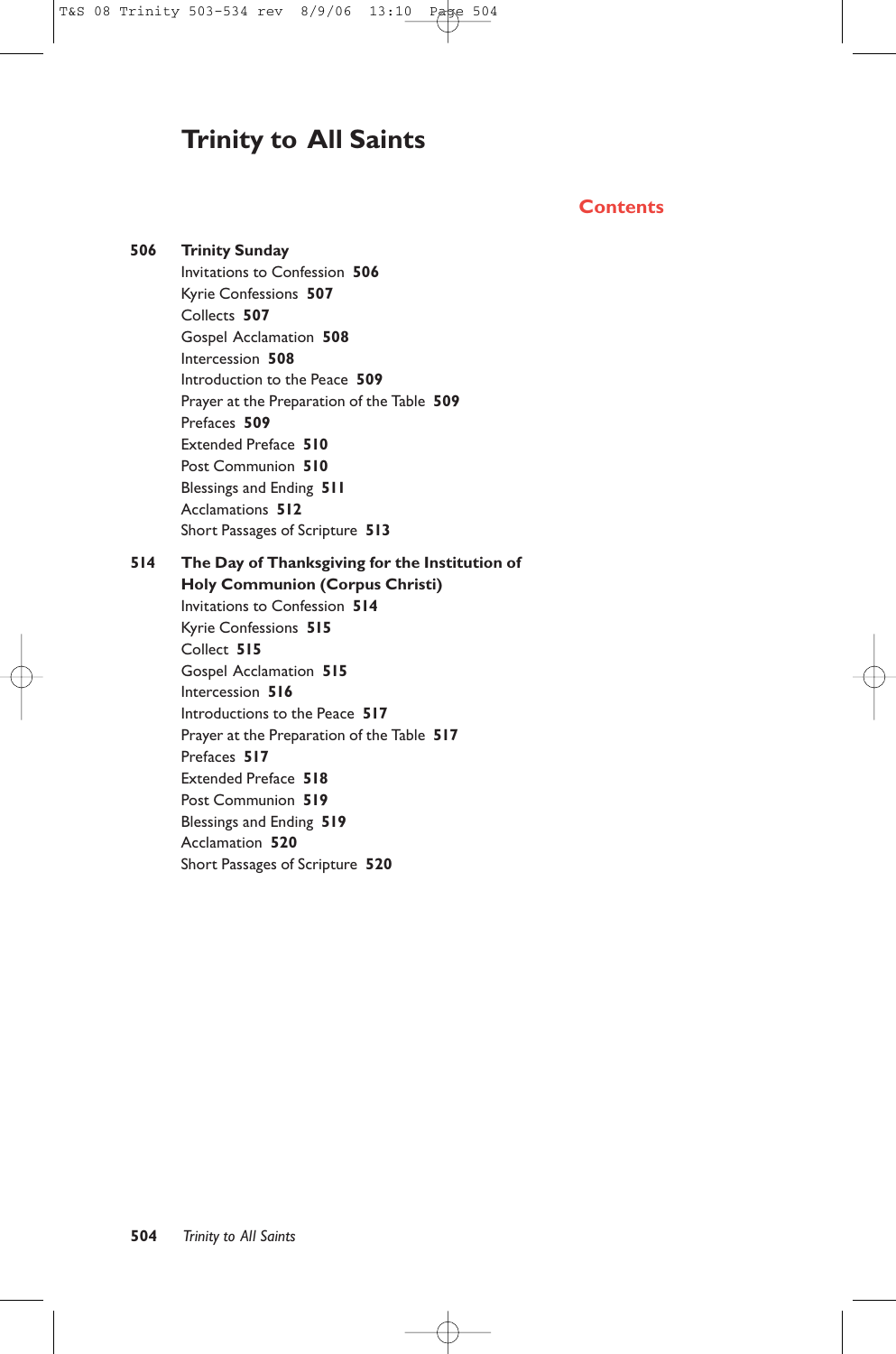#### **521 Dedication Festival**

Invitation to Confession **521** Kyrie Confession **521** Collect **521** Gospel Acclamation **522** Intercession **522** Introduction to the Peace **523** Prayer at the Preparation of the Table **523** Prefaces **523** Extended Preface **524** Post Communion **524** Blessings **525** Alternative Dismissal **525** Acclamation **527** Short Passages of Scripture **527**

#### **528 Bible Sunday**

Note **528** Invitation to Confession **528** Kyrie Confessions **528** Gospel Acclamations **529** Intercessions **530** Introductions to the Peace **532** Prayer at the Preparation of the Table **532** Preface **532** Extended Preface **532** Blessing **533** Acclamation **533** Short Passages of Scripture **534**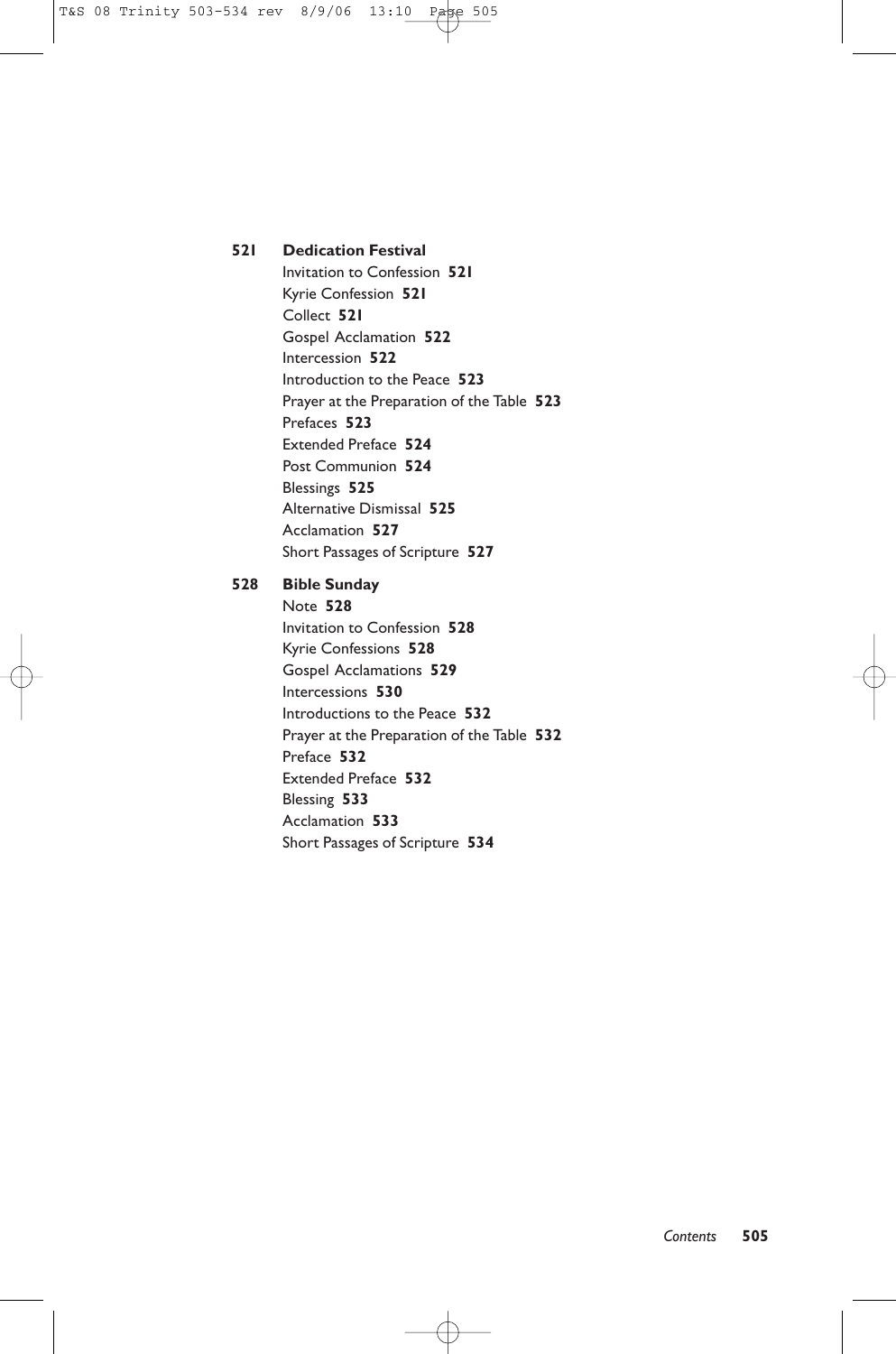### **Trinity Sunday**

### **Invitations to Confession**

| A              | God the Father forgives us in Christ and heals us by the Holy Spirit.<br>Let us therefore put away all anger and bitterness,<br>all slander and malice. |  |  |
|----------------|---------------------------------------------------------------------------------------------------------------------------------------------------------|--|--|
|                | and confess our sins to God our redeemer.<br>cf Ephesians 4.30,32                                                                                       |  |  |
| A <sup>2</sup> | Holy, holy, holy.                                                                                                                                       |  |  |
|                | When our eyes have seen the Lord of hosts,                                                                                                              |  |  |
|                | we echo the words of Isaiah.                                                                                                                            |  |  |
|                | 'Woe is me! I am doomed.'                                                                                                                               |  |  |
|                | We long for the fire of God's cleansing to touch<br>our unclean lips,                                                                                   |  |  |
|                | for our iniquity to be removed and our sins wiped out.                                                                                                  |  |  |
|                | So we meet Father, Son, and Holy Spirit with confession on our lips.                                                                                    |  |  |
| A <sub>3</sub> | 'How often have I longed to gather your children,                                                                                                       |  |  |
|                | as a hen gathers her brood under her wings,' says the Lord,                                                                                             |  |  |
|                | 'but you would not come to me.'                                                                                                                         |  |  |
|                | Let us as wayward children return to God                                                                                                                |  |  |
|                | and confess our sins.                                                                                                                                   |  |  |
| $\mathbf{A}4$  | We have too often exchanged the worship of the living God for<br>idols of our own imagining.                                                            |  |  |
|                | As we gather to offer our praises to the holy and undivided Trinity,                                                                                    |  |  |
|                | and to worship him in spirit and in truth,                                                                                                              |  |  |
|                | let us call to mind our sins.                                                                                                                           |  |  |
|                |                                                                                                                                                         |  |  |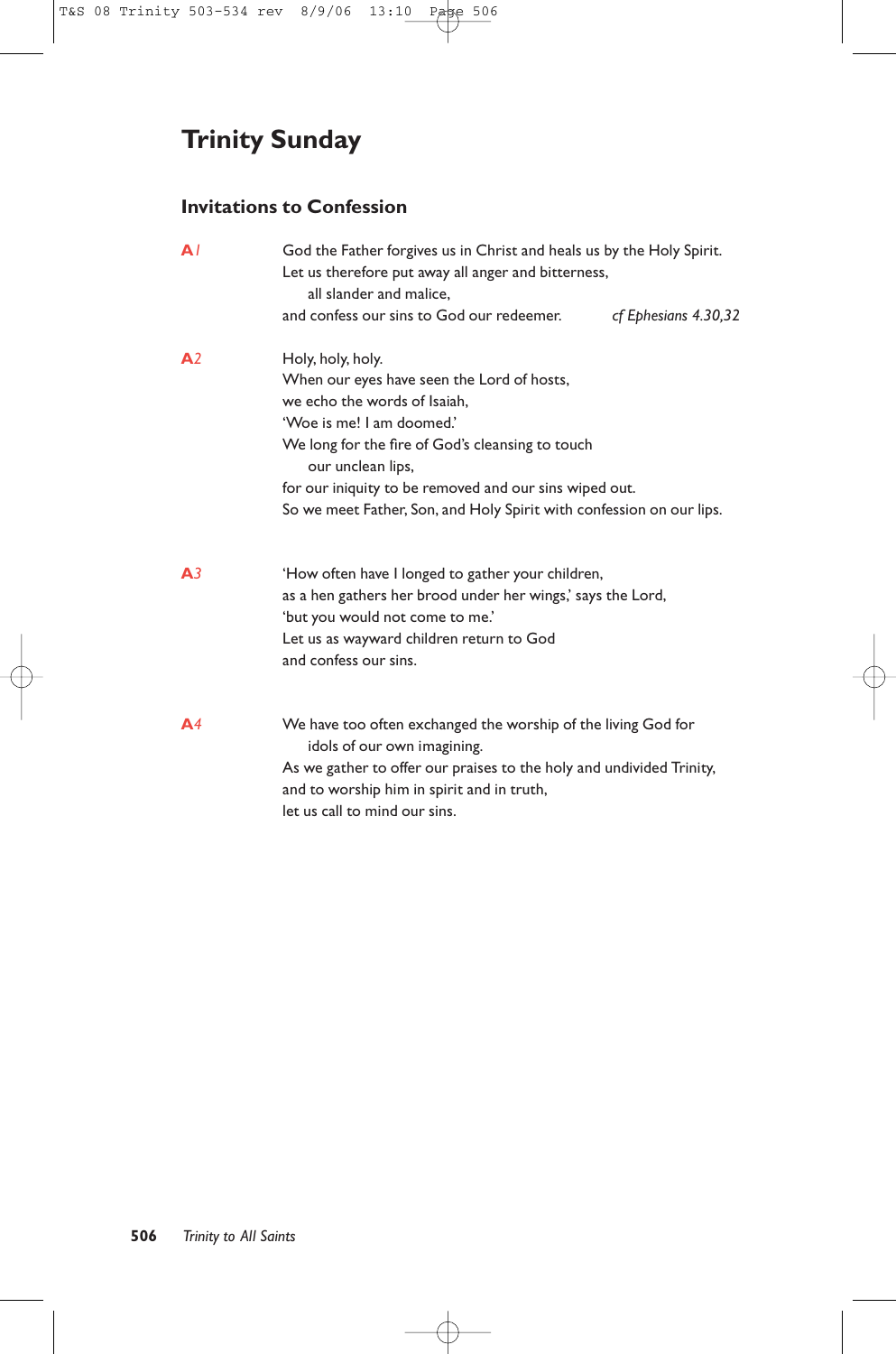## **TS**

#### **Kyrie Confessions**

| B l                   | Father, you come to meet us when we return to you:<br>Lord, have mercy.<br>Lord, have mercy.                              |
|-----------------------|---------------------------------------------------------------------------------------------------------------------------|
|                       | Jesus, you died on the cross for our sins:<br>Christ, have mercy.<br>Christ, have mercy.                                  |
|                       | Spirit, you give us life and peace:<br>Lord, have mercy.<br>Lord, have mercy.                                             |
| <b>B</b> <sub>2</sub> | Holy, holy, holy is the Lord of hosts;<br>the whole earth is full of his glory:<br>Lord, have mercy.<br>Lord, have mercy. |
|                       | Woe is me, for I am lost: I am a person of unclean lips:<br>Christ, have mercy.<br>Christ, have mercy.                    |
|                       | Your guilt is taken away, and your sin forgiven:<br>Lord, have mercy.<br>Lord, have mercy.                                |

#### **Collects**

| F I | Almighty and everlasting God,                                |
|-----|--------------------------------------------------------------|
|     | you have given us your servants grace,                       |
|     | by the confession of a true faith,                           |
|     | to acknowledge the glory of the eternal Trinity              |
|     | and in the power of the divine majesty to worship the Unity: |
|     | keep us steadfast in this faith,                             |
|     | that we may evermore be defended from all adversities;       |
|     | through Jesus Christ your Son our Lord,                      |
|     | who is alive and reigns with you,                            |
|     | in the unity of the Holy Spirit,                             |
|     | one God, now and for ever.                                   |
|     | Amen.                                                        |
|     |                                                              |

**F***2* Holy God, faithful and unchanging: enlarge our minds with the knowledge of your truth, and draw us more deeply into the mystery of your love, that we may truly worship you, Father, Son and Holy Spirit, one God, now and for ever. **Amen.**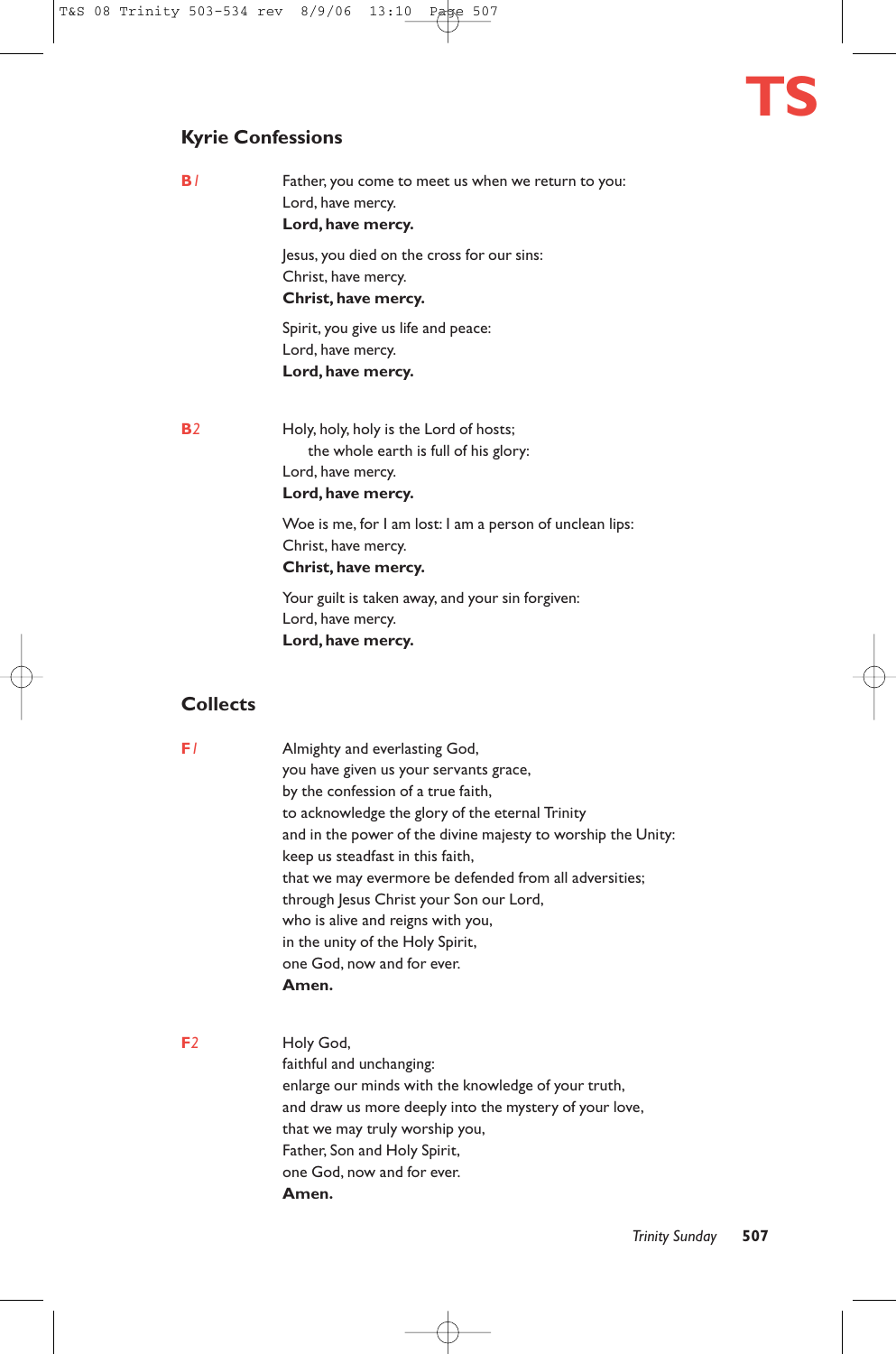#### **Gospel Acclamation**

**G***1* Alleluia, alleluia. Glory to the Father, and to the Son, and to the Holy Spirit, one God, who was, and who is, and who is to come, the Almighty. *cf Revelation 1.8* **Alleluia.**

#### **Intercession**

**H***1* We come boldly to the throne of grace, praying to the almighty God, Father, Son, and Holy Spirit for mercy and grace. **We plead before your throne in heaven.** Father of heaven, whose love profound a ransom for our souls has found: We pray for the world, created by your love,

for its nations and governments … Extend to them your peace, pardoning love, mercy and grace. **We plead before your throne in heaven.**

Almighty Son, incarnate Word, our Prophet, Priest, Redeemer, Lord: We pray for the Church, created for your glory, for its ministry to reflect those works of yours … Extend to us your salvation, growth, mercy and grace. **We plead before your throne in heaven.**

Eternal Spirit, by whose breath the soul is raised from sin and death: We pray for families and individuals, created in your image, for the lonely, the bereaved, the sick and the dying … Breathe on them the breath of life and bring them to your mercy and grace. **We plead before your throne in heaven.**

Thrice holy! Father, Spirit, Son, Mysterious Godhead, Three in One: We pray for ourselves, for your Church, for all whom we remember before you … Bring us all to bow before your throne in heaven, to receive life and pardon, mercy and grace for all eternity, as we worship you, saying, **Holy, holy, holy Lord, God of power and might, heaven and earth are full of your glory. Hosanna in the highest. Amen.**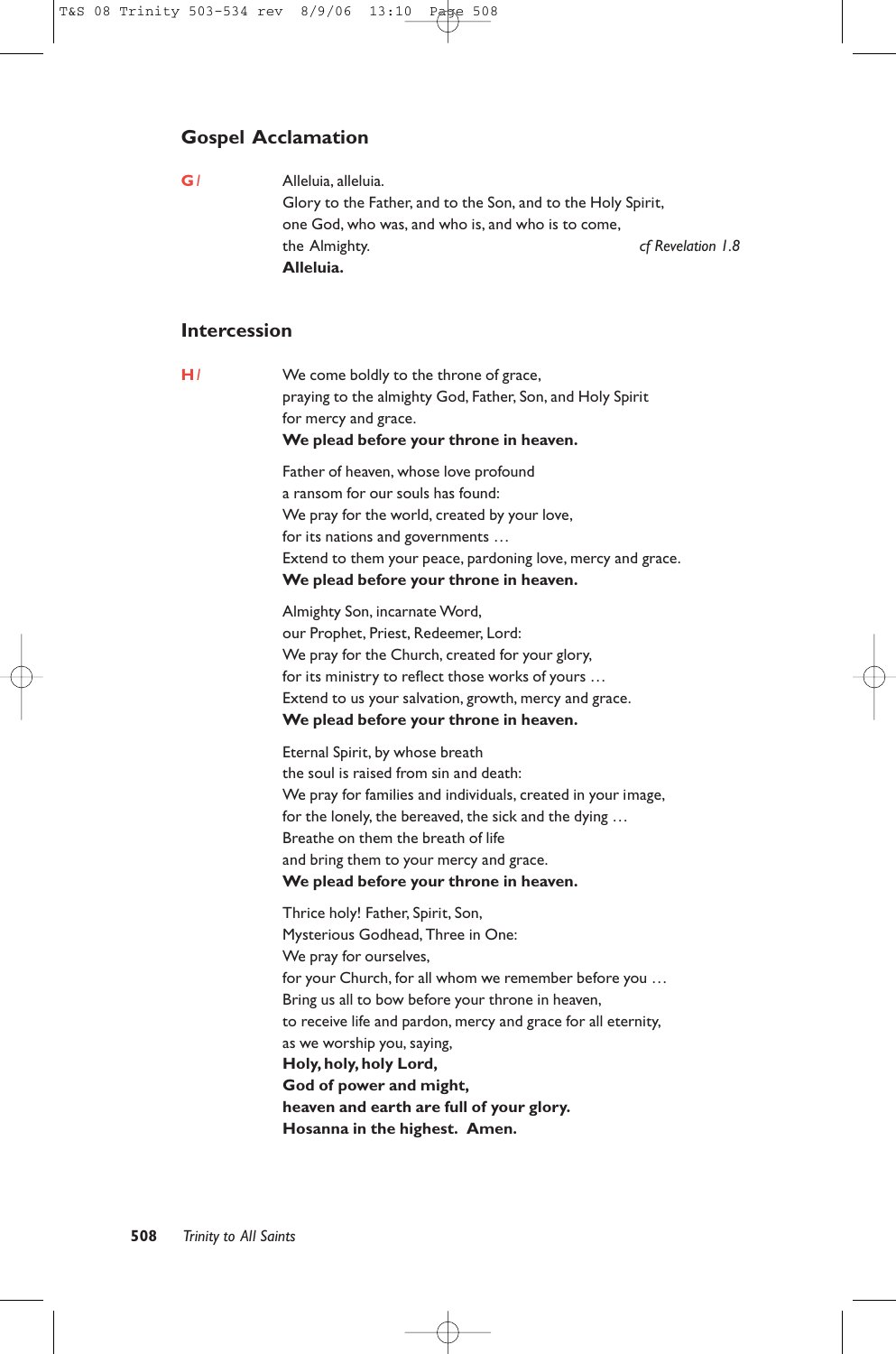## **TS**

#### **Introduction to the Peace**

**J***1* Peace to you from God our heavenly Father. Peace from his Son Jesus Christ who is our peace. Peace from the Holy Spirit, the life-giver. The peace of the triune God be always with you **and also with you.**

#### **Prayer at the Preparation of the Table**

- 
- **K***1* Holy God, holy and strong, holy and immortal, give us the bread of everlasting life, and make us branches of the true vine. **Amen.**

#### **Prefaces**

| L1             | And now we give you thanks<br>because you have revealed the glory of your eternal fellowship<br>of love with your Son and with the Holy Spirit,<br>three persons equal in majesty, undivided in splendour,<br>yet one God,<br>ever to be worshipped and adored. |
|----------------|-----------------------------------------------------------------------------------------------------------------------------------------------------------------------------------------------------------------------------------------------------------------|
| L <sub>2</sub> | And now we give you thanks, most gracious God,<br>holy and undivided Trinity:<br>because you have given us the light of the knowledge of God<br>in the face of Jesus Christ,<br>that we may grow into your likeness,                                            |

and be changed from glory to glory.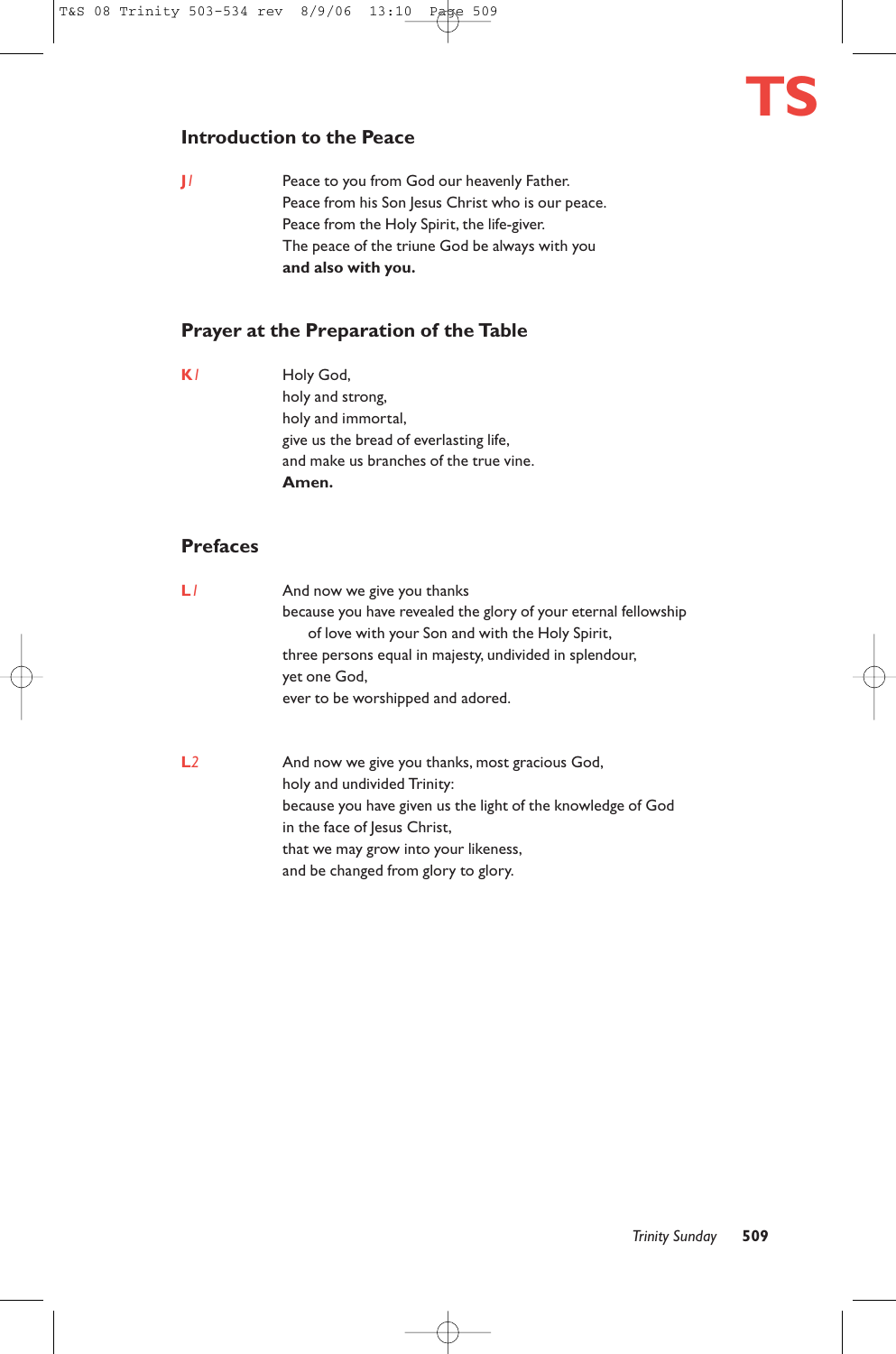#### **Extended Preface**

**M***1* It is indeed right, our duty and our joy, always and everywhere to give you thanks, holy Father, almighty and eternal God. For with your only-begotten Son and the Holy Spirit you are one God, one Lord. All that you reveal of your glory, the same we believe of the Son and of the Holy Spirit, without any difference or inequality. We, your holy Church, acclaim you, Father of majesty unbounded, your true and only Son, worthy of all worship, and the Holy Spirit, advocate and guide. Three Persons we adore, one in being and equal in majesty. And so with angels and archangels, with cherubim and seraphim, we sing for ever of your glory:

#### **Post Communion**

**N***1* Almighty and eternal God, you have revealed yourself as Father, Son and Holy Spirit, and live and reign in the perfect unity of love: hold us firm in this faith, that we may know you in all your ways and evermore rejoice in your eternal glory, who are three Persons yet one God, now and for ever. **Amen.**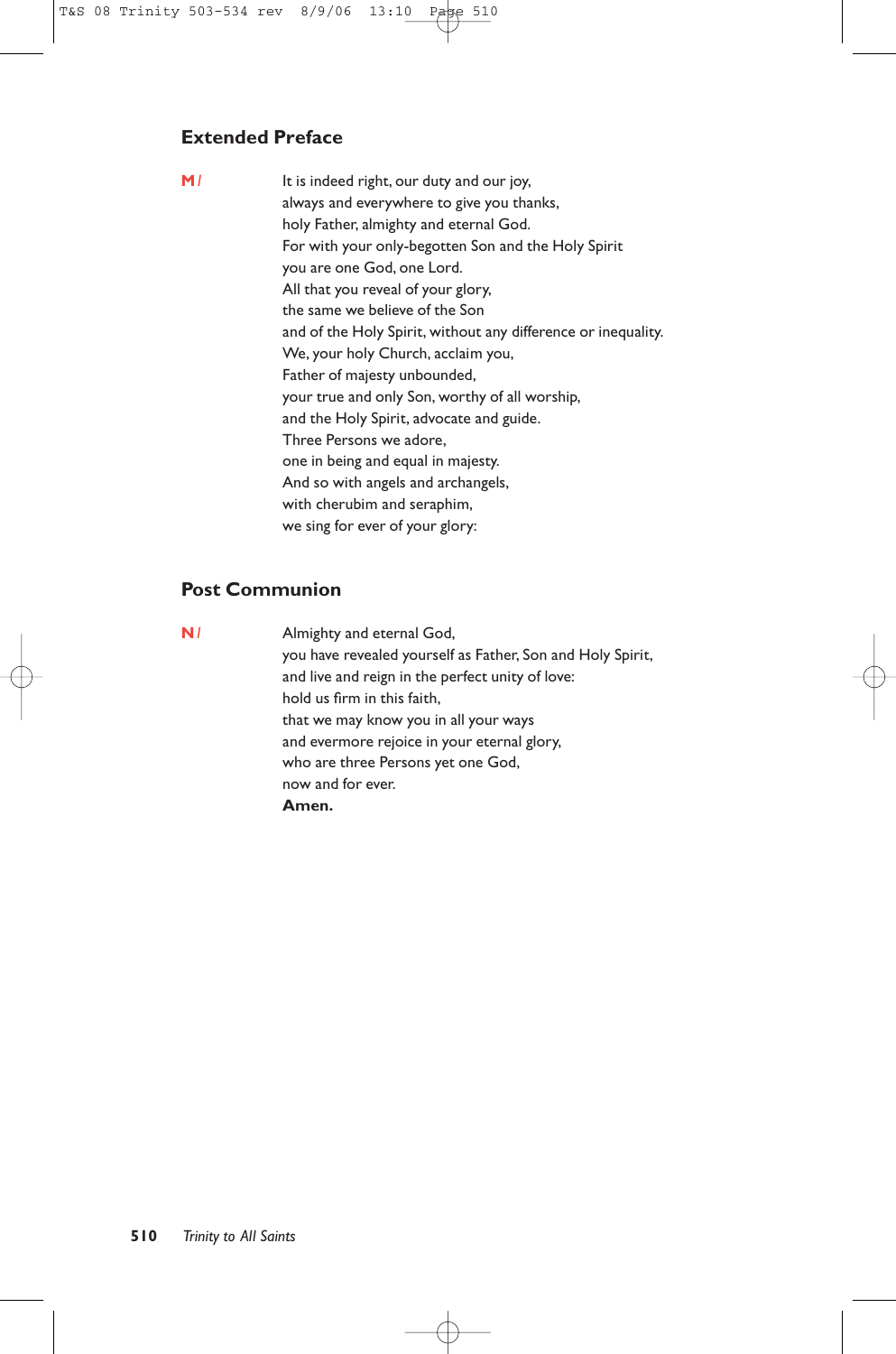### **TS**

### **Blessings and Ending**

| P/             | God the Holy Trinity make you strong in faith and love,<br>defend you on every side,<br>and guide you in truth and peace;<br>and the blessing                                                                                                            |  |
|----------------|----------------------------------------------------------------------------------------------------------------------------------------------------------------------------------------------------------------------------------------------------------|--|
| P <sub>2</sub> | The Lord bless you and keep you:<br>Amen.                                                                                                                                                                                                                |  |
|                | The Lord make his face to shine upon you,<br>and be gracious to you:<br>Amen.                                                                                                                                                                            |  |
|                | The Lord lift up his countenance upon you<br><b>Numbers 6.24-26</b><br>and give you peace:<br>Amen.                                                                                                                                                      |  |
|                | The Lord God almighty, Father, Son, and Holy Spirit,<br>the holy and undivided Trinity,<br>guard you, save you,<br>and bring you to that heavenly city,<br>where he lives and reigns for ever and ever.<br>Amen.                                         |  |
| P3             | God the Father.<br>who first loved us and made us accepted in the beloved Son,<br>bless you.<br>Amen.                                                                                                                                                    |  |
|                | God the Son.<br>who loved us and washed us from our sins in his own blood,<br>bless you.<br>Amen.                                                                                                                                                        |  |
|                | God the Holy Spirit,<br>who sheds abroad the love of God in our hearts,<br>bless you.<br>Amen.                                                                                                                                                           |  |
|                | The blessing of the one true God,<br>to whom be all love and all glory for time and for eternity,<br>come down upon you and remain with you always.<br>Amen.                                                                                             |  |
| P4             | Blessing and honour and thanksgiving and praise,<br>more than we can utter, more than we can conceive,<br>be to you, most holy and glorious Trinity,<br>Father, Son, and Holy Spirit,<br>by all angels, all people, all creatures,<br>for ever and ever. |  |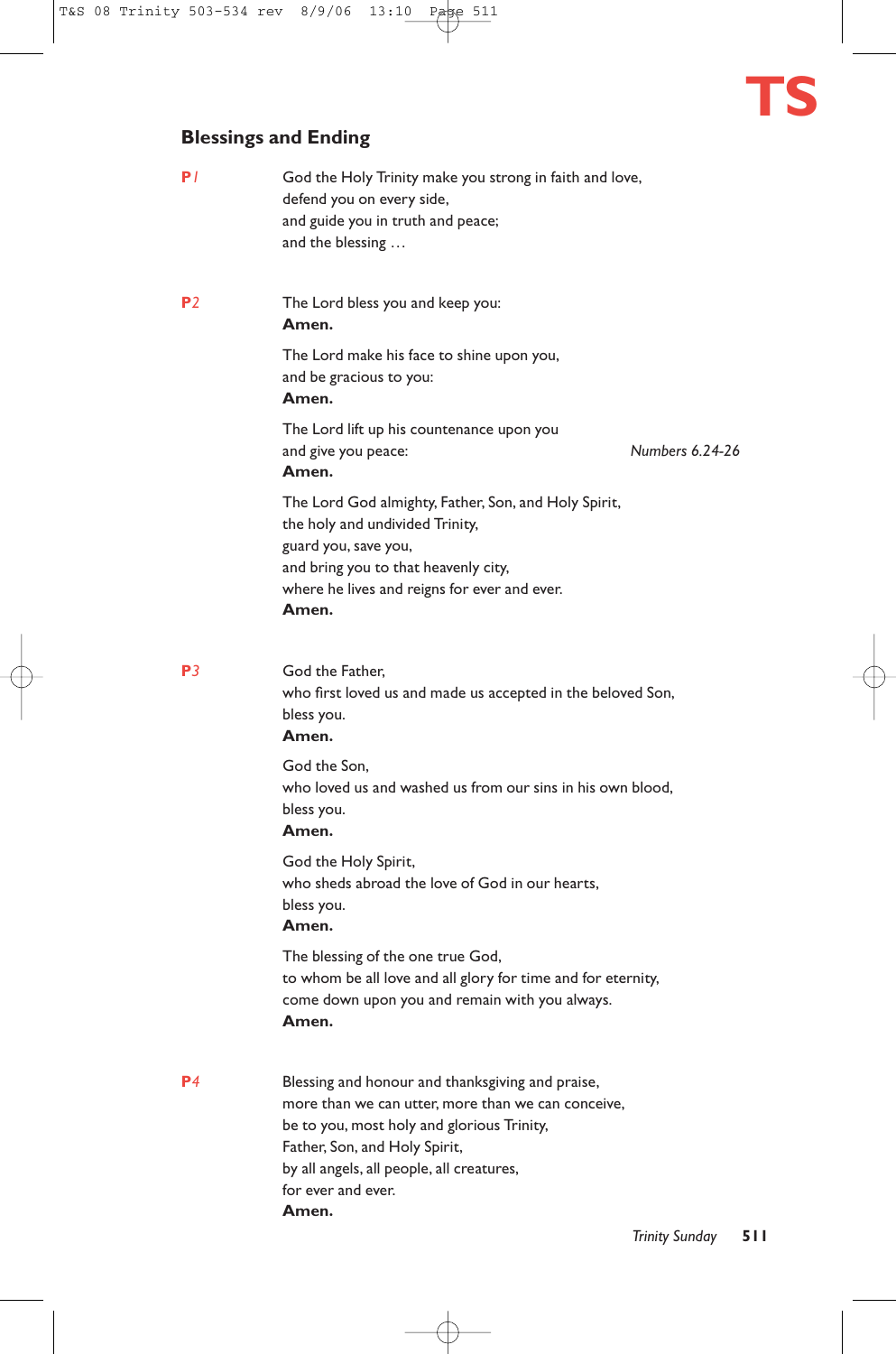#### **Acclamations**

**R***1* You are worthy, our Lord and God, **to receive glory and honour and power.** For you have created all things, **and by your will they have their being.** You are worthy, O Lamb, for you were slain, **and by your blood you ransomed us for God.** From every tribe and language and nation, **you have made us to be a kingdom and priests serving our God.** To the One who sits on the throne and to the Lamb **be blessing and honour and glory and might for ever and ever. Amen.** *Revelation 4.11;5.9b,10,11* **R***2* Holy, holy, holy is the Lord of hosts: **the whole earth is full of his glory.** Ascribe to the Lord glory and strength; ascribe to the Lord the honour due to his name. **The whole earth is full of his glory.** The Lord shall give strength to his people; **the Lord shall give his people the blessing of peace.**

> Holy, holy, holy is the Lord of hosts: **the whole earth is full of his glory.**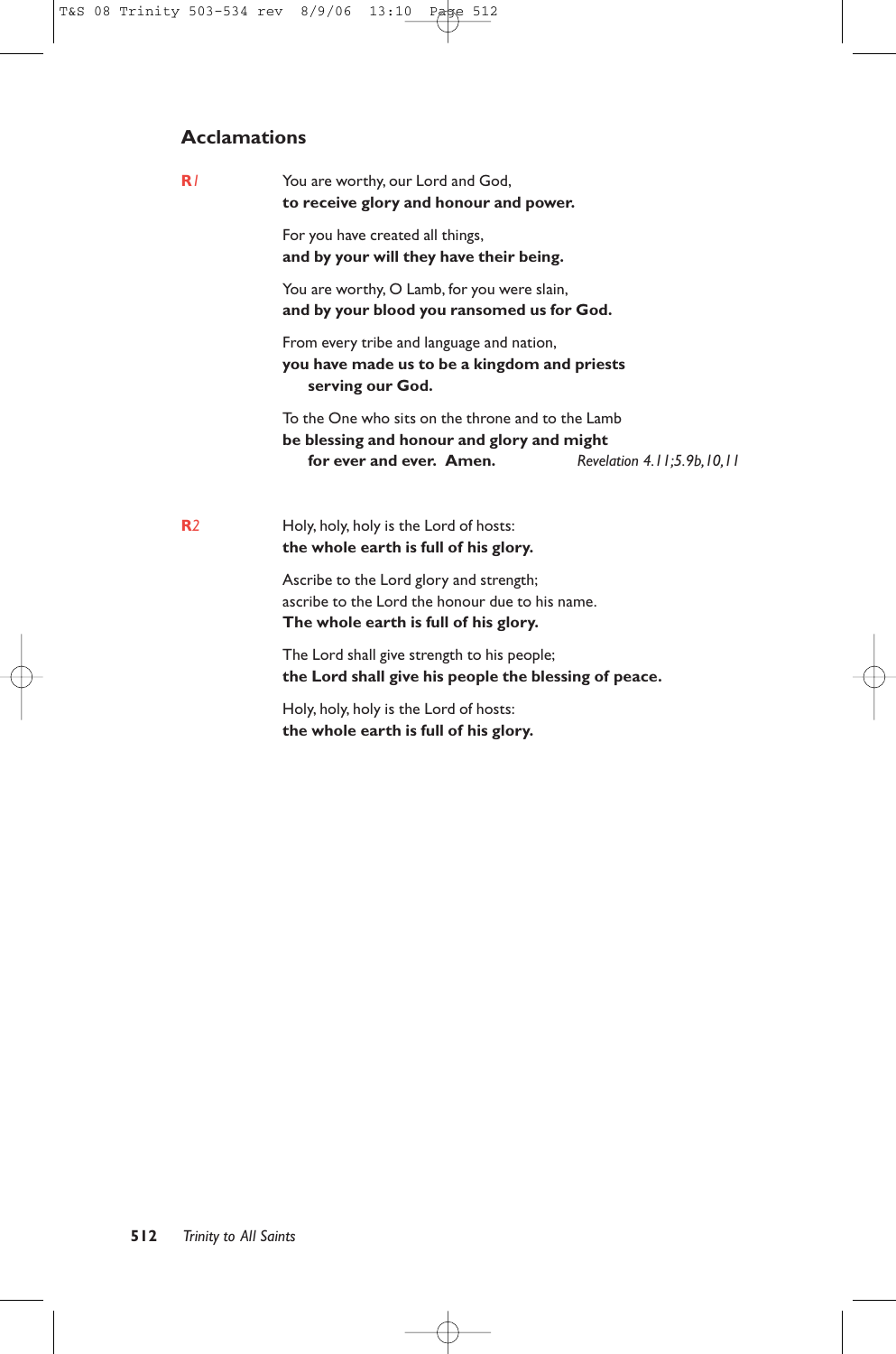

### **Short Passages of Scripture**

| S <sub>1</sub> | And one seraph called to another and said:<br>'Holy, holy, holy is the Lord of hosts;<br>the whole earth is full of his glory.'                                                                                                                                                                                                                     | Isaiah 6.3         |
|----------------|-----------------------------------------------------------------------------------------------------------------------------------------------------------------------------------------------------------------------------------------------------------------------------------------------------------------------------------------------------|--------------------|
| S <sub>2</sub> | Go therefore and make disciples of all nations,<br>baptizing them in the name of the Father<br>and of the Son and of the Holy Spirit.                                                                                                                                                                                                               | Matthew 28.19      |
| S <sub>3</sub> | If you know me, you will know my Father also.<br>From now on you do know him and have seen him.<br>Whoever has seen me has seen the Father.                                                                                                                                                                                                         | John 14.7,9        |
| S <sub>4</sub> | It is the God who said, 'Let light shine out of darkness',<br>who has shone in our hearts<br>to give the light of the knowledge of the glory of God<br>in the face of Jesus Christ.                                                                                                                                                                 | 2 Corinthians 4.6  |
| S <sub>5</sub> | There are three that testify in heaven,<br>the Father, the Word, and the Holy Spirit,<br>and these three are one.                                                                                                                                                                                                                                   | I John 5.7         |
| S <sub>6</sub> | The twenty-four elders fall before the one who is seated on the throne<br>and worship the one who lives for ever and ever;<br>they cast their crowns before the throne, singing,<br>'You are worthy, our Lord and God,<br>to receive glory and honour and power,<br>for you created all things,<br>and by your will they existed and were created.' |                    |
|                |                                                                                                                                                                                                                                                                                                                                                     | Revelation 4.10,11 |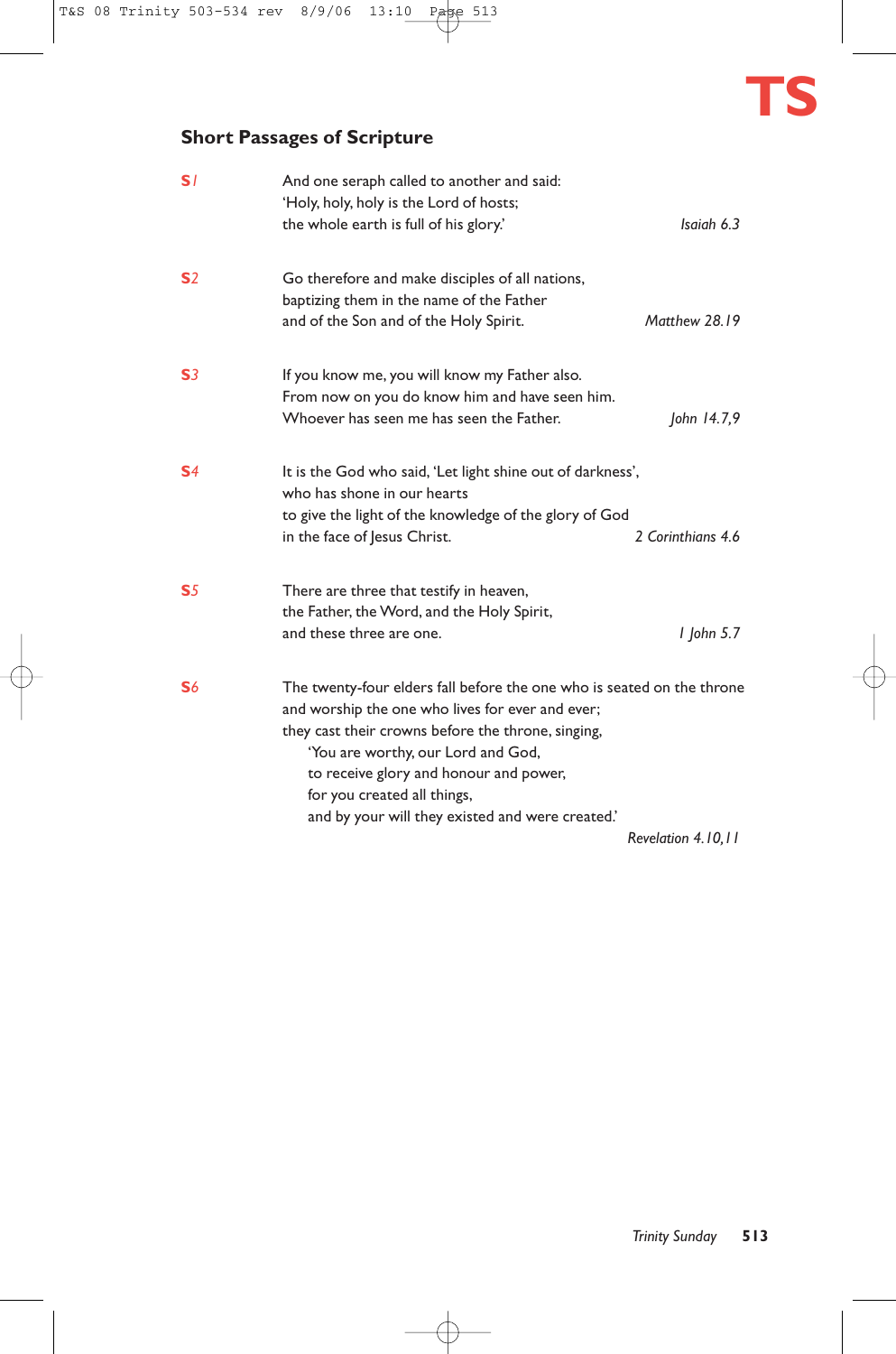### **The Day of Thanksgiving for the Institution of Holy Communion (Corpus Christi)**

#### **Invitations to Confession**

| ΔI             | You then, who truly and earnestly repent of your sins,<br>and are in love and charity with your neighbours,<br>and intend to lead a new life,<br>following the commandments of God,<br>and walking from this day forward in his holy ways:<br>draw near with faith.<br>and take this holy sacrament to your comfort;<br>and make your humble confession to almighty God. |
|----------------|--------------------------------------------------------------------------------------------------------------------------------------------------------------------------------------------------------------------------------------------------------------------------------------------------------------------------------------------------------------------------|
| A <sub>2</sub> | As we prepare to celebrate the mystery of God's love,<br>revealed in Word and Sacrament,<br>let us call to mind our sins.                                                                                                                                                                                                                                                |
| A <sub>3</sub> | Whoever eats the bread or drinks the cup of the Lord<br>in an unworthy manner<br>eats and drinks judgement upon themselves.<br>Examine yourselves, therefore, and call to mind your sins.<br>cf I Corinthians 11.27-29                                                                                                                                                   |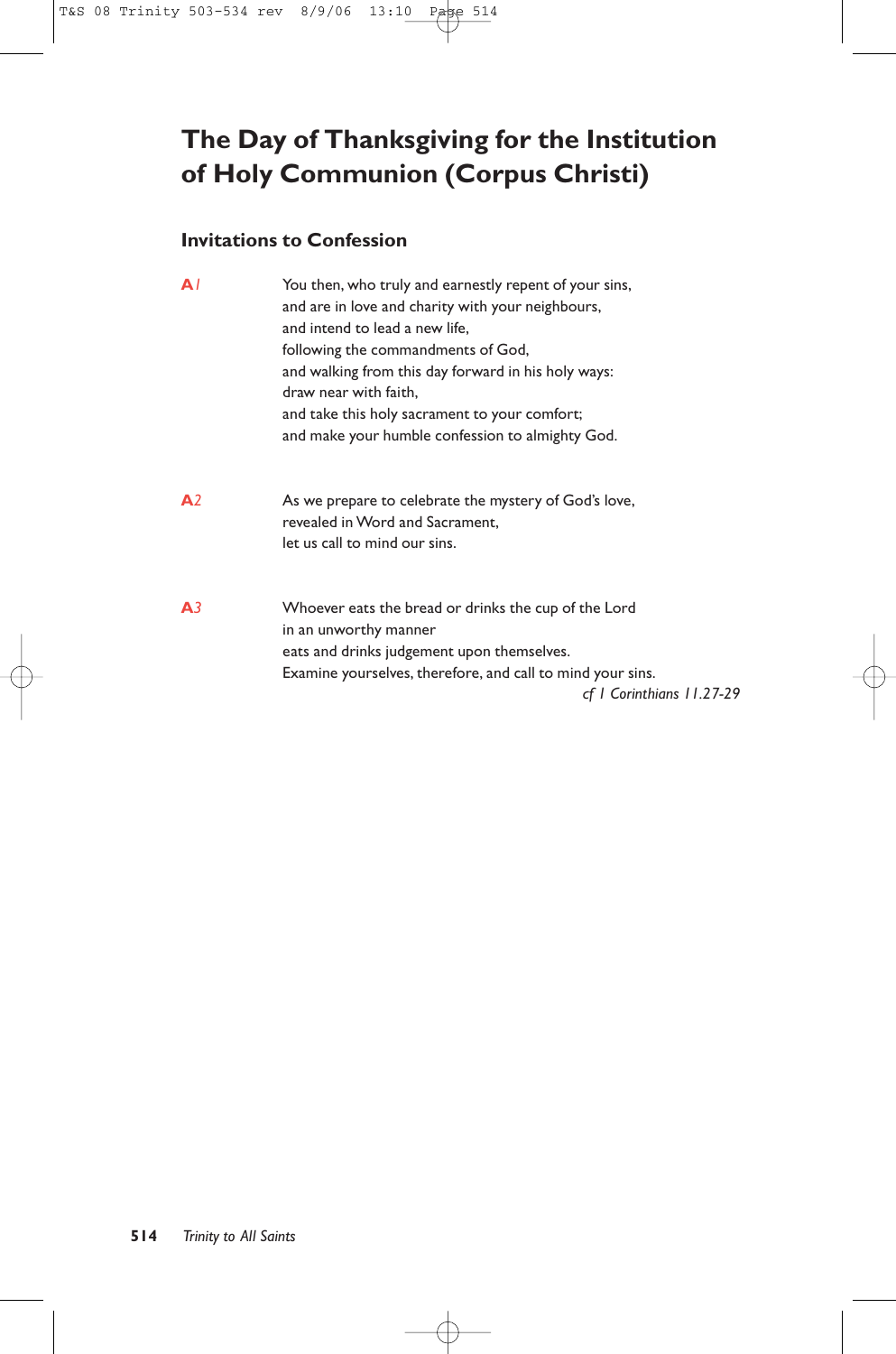# **CC**

#### **Kyrie Confessions**

**B**<sup>1</sup> Like as the hart longs for flowing streams, so longs my soul for you, O God: Lord, have mercy. **Lord, have mercy.** O send out your light and your truth, that they may lead me: Christ, have mercy. **Christ, have mercy.** May we come to your altar, O God, the God of our salvation: Lord, have mercy. **Lord, have mercy. B**<sup>2</sup> Lord Jesus, you raise us to new life: Lord, have mercy. **Lord, have mercy.** Lord Jesus, you forgive our sins: Christ, have mercy. **Christ, have mercy.** Lord Jesus, you feed us with your body and blood: Lord, have mercy. **Lord, have mercy. Collect F***1* Lord Jesus Christ, we thank you that in this wonderful sacrament you have given us the memorial of your passion: grant us so to reverence the sacred mysteries of your body and blood that we may know within ourselves and show forth in our lives the fruits of your redemption;

for you are alive and reign with the Father in the unity of the Holy Spirit, one God, now and for ever.

**Amen.**

#### **Gospel Acclamation**

**G***1* Alleluia, alleluia. I am the living bread that came down from heaven, says the Lord. Whoever eats of this bread will live for ever. *John 6.51* **Alleluia.**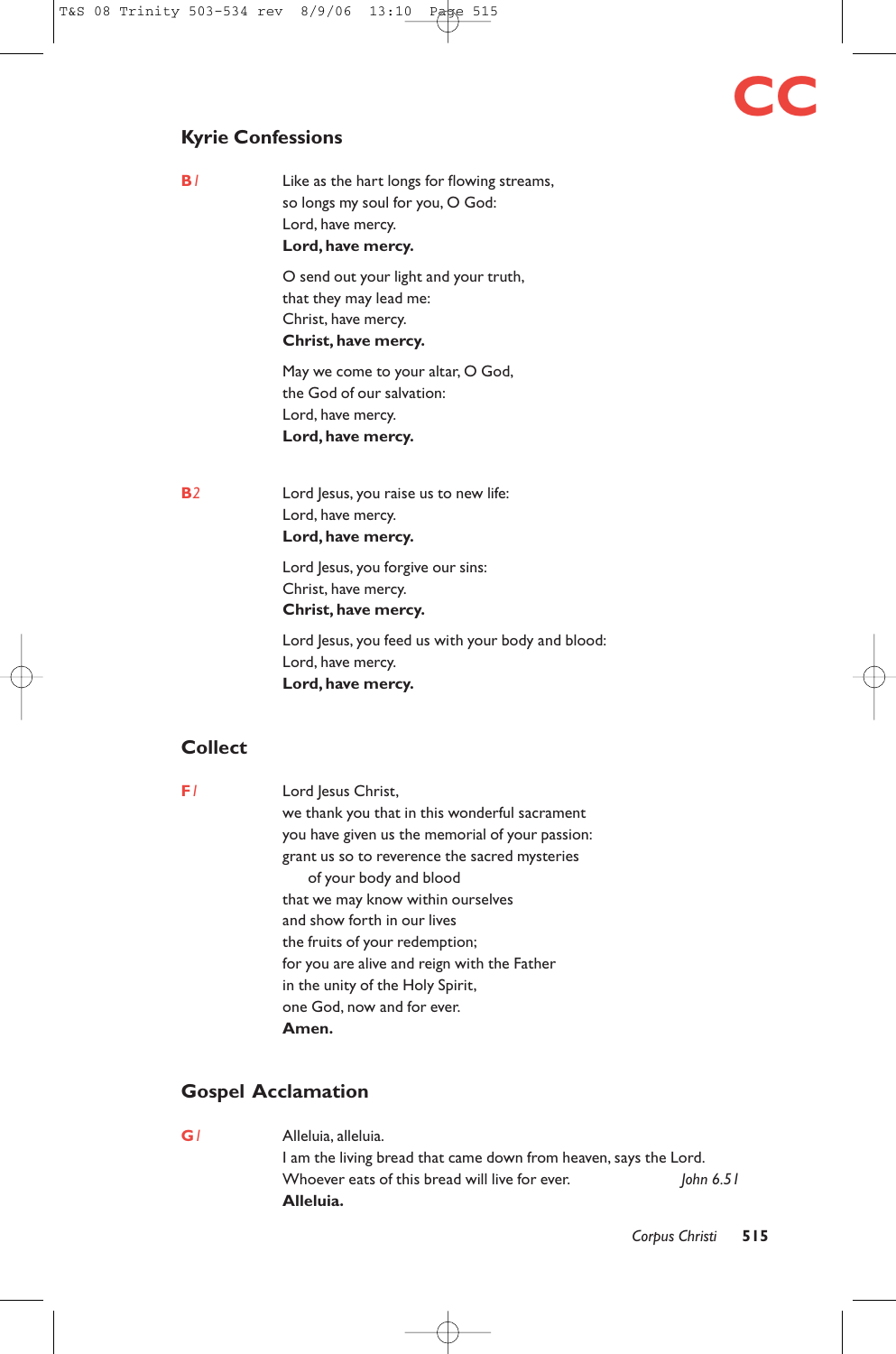#### **Intercession**

**H***1* We pray to the Lord.

Lord, listen to the prayers of your people, gathered at your table. In faith we pray: **we pray to you our God.**

Here, where we celebrate how Christ gave us his body to be our spiritual food, listen as we pray for his body the Church, spread throughout the world … In faith we pray: **we pray to you our God.**

Here, where we recognize the presence of Christ, who takes away the sin of the world, listen as we pray for that world and for its peoples for whom his blood was shed … In faith we pray: **we pray to you our God.**

Here, where we come together as Christ gathered with his friends to give us this meal of holy fellowship, listen as we pray for all whom you have given us, our friends and all whose lives are joined with ours … In faith we pray:

#### **we pray to you our God.**

Here, where we remember the night of Christ's agony and trial, listen as we pray for all who share his sufferings through fear or pain or distress of many kinds … In faith we pray:

#### **we pray to you our God.**

Here, where we join our praises with the whole company of heaven, listen as we pray for all who have trusted Christ's promise to raise up on the last day those who eat his flesh and

drink his blood … In faith we pray:

#### **we pray to you our God.**

Lord, satisfy our hunger with the food that lasts, the bread of God which comes down from heaven and gives life to the world, Jesus Christ your Son our Lord. **Amen.**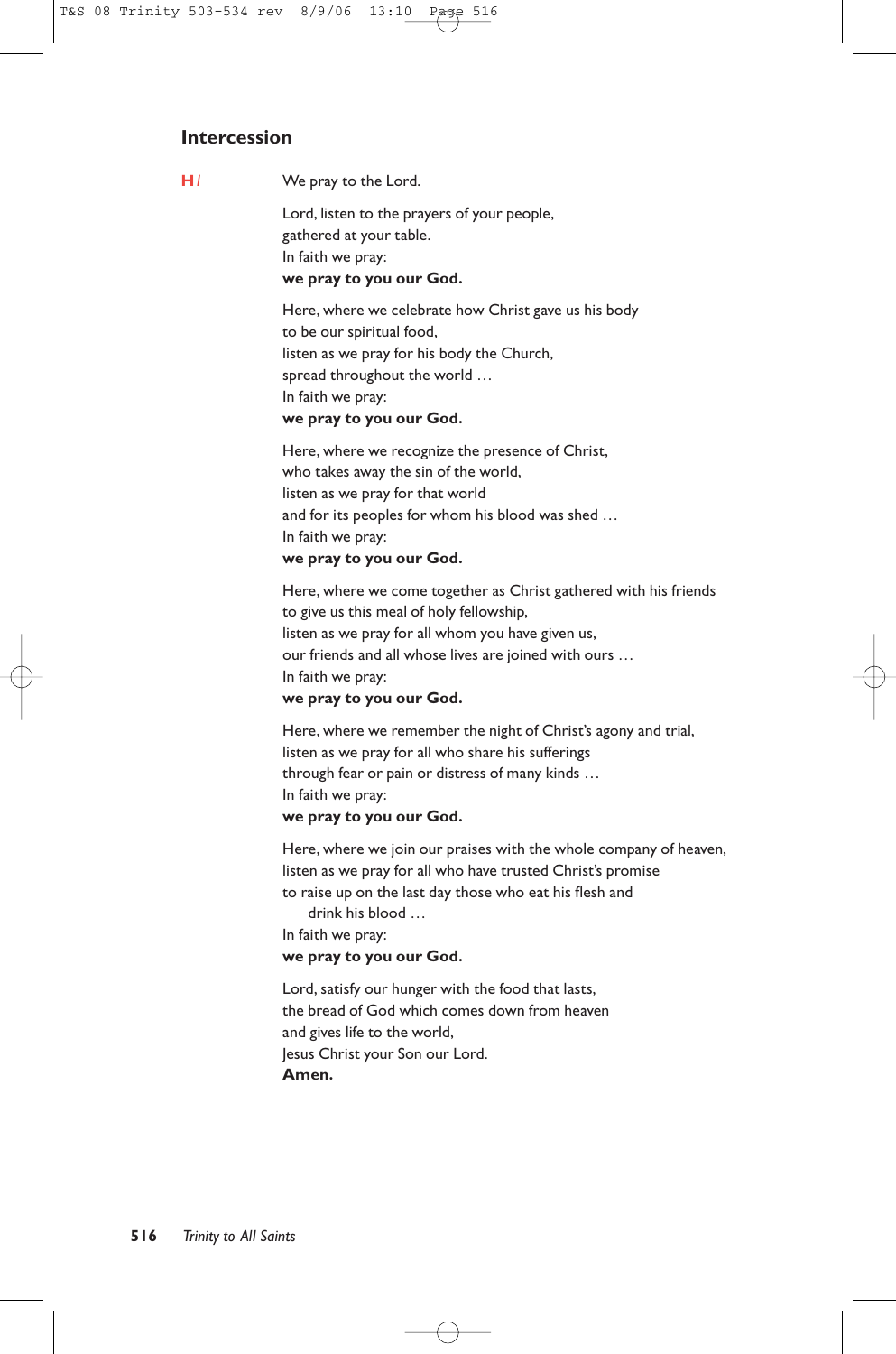# **CC**

#### **Introductions to the Peace**

| -17            | We are the Body of Christ.<br>In the one Spirit we were all baptized into one body.<br>Let us then pursue all that makes for peace<br>and builds up our common life.                                                                                                     |
|----------------|--------------------------------------------------------------------------------------------------------------------------------------------------------------------------------------------------------------------------------------------------------------------------|
| $\mathbf{I}^2$ | Our Lord Jesus Christ says:<br>If, when you are bringing your gift to the altar,<br>you remember your brother or sister has a<br>grievance against you,<br>leave your gift where it lies before the altar.<br>Go, make peace;<br>and only then come and offer your gift. |

#### **Prayer at the Preparation of the Table**

**K***1* God our sustainer, receive the gifts we bring before you, and feed us continually with that bread which satisfies all hunger, your Son our Saviour Jesus Christ. **Amen.**

#### **Prefaces**

- **L***l* And now we give you thanks because, having loved his own who were in the world, he loved them to the end; and on the night before he suffered, sitting at table with his disciples, he instituted these holy mysteries, that we, redeemed by his death and restored to life by his resurrection, might be partakers of his divine nature.
- **L**2 And now we give you thanks because when his hour had come, in his great love he gave this supper to his disciples, that we might proclaim his death, and feast with him in his kingdom.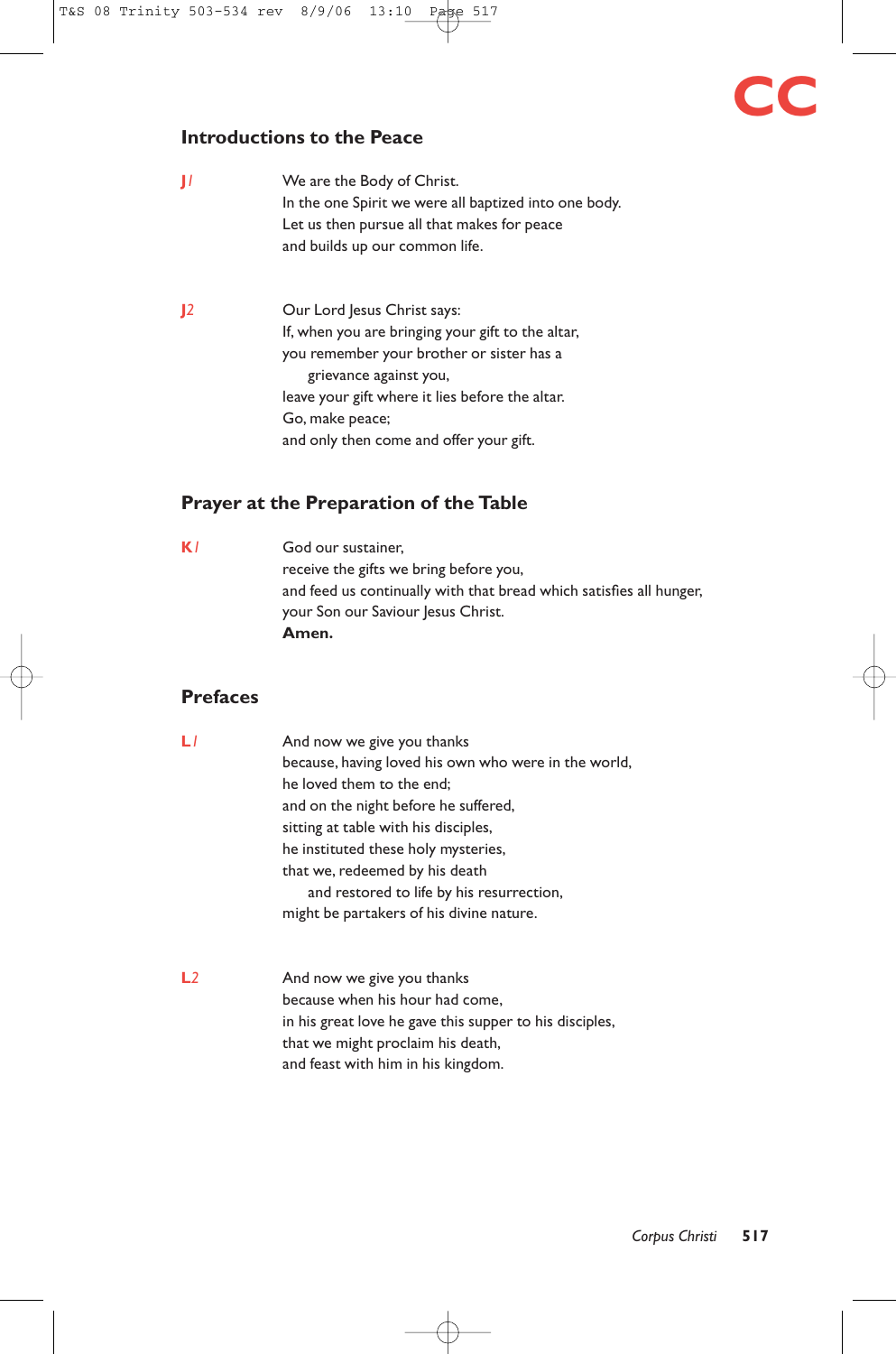- **L**<sup>3</sup> And now we give you thanks because by water and the Holy Spirit you have made us a holy people in Jesus Christ our Lord; you renew that mystery in bread and wine to show forth your glory in all the world.
- **L4** And now we give you thanks because at the last supper, as he sat at table with his apostles, he gave us this memorial of his passion to bring us its saving power until the end of time. In this sacrament you feed your people and strengthen them in holiness, so that the family of humankind may come to walk in the light of one faith, in one communion of love.

#### **Extended Preface**

**M**/**1** It is indeed right and good, our duty and our salvation always and everywhere to give you thanks and praise holy Father, almighty and eternal God, through Jesus Christ our great high priest. He offered himself to you as the Lamb without blemish, the acceptable gift that gives you perfect praise. At the Last Supper, seated with his apostles, he left this memorial of his passion to bring us its saving power until the end of time. In this great sacrament you feed your people and strengthen them in holiness, so that throughout the world the human family may be enlightened by one faith and drawn together in one communion of love. We come to this foretaste of your heavenly banquet to be transformed by your grace and restored in the image and likeness of the risen Christ. Therefore earth unites with heaven to sing a new song of praise; we too join with angels and archangels as they proclaim your glory without end: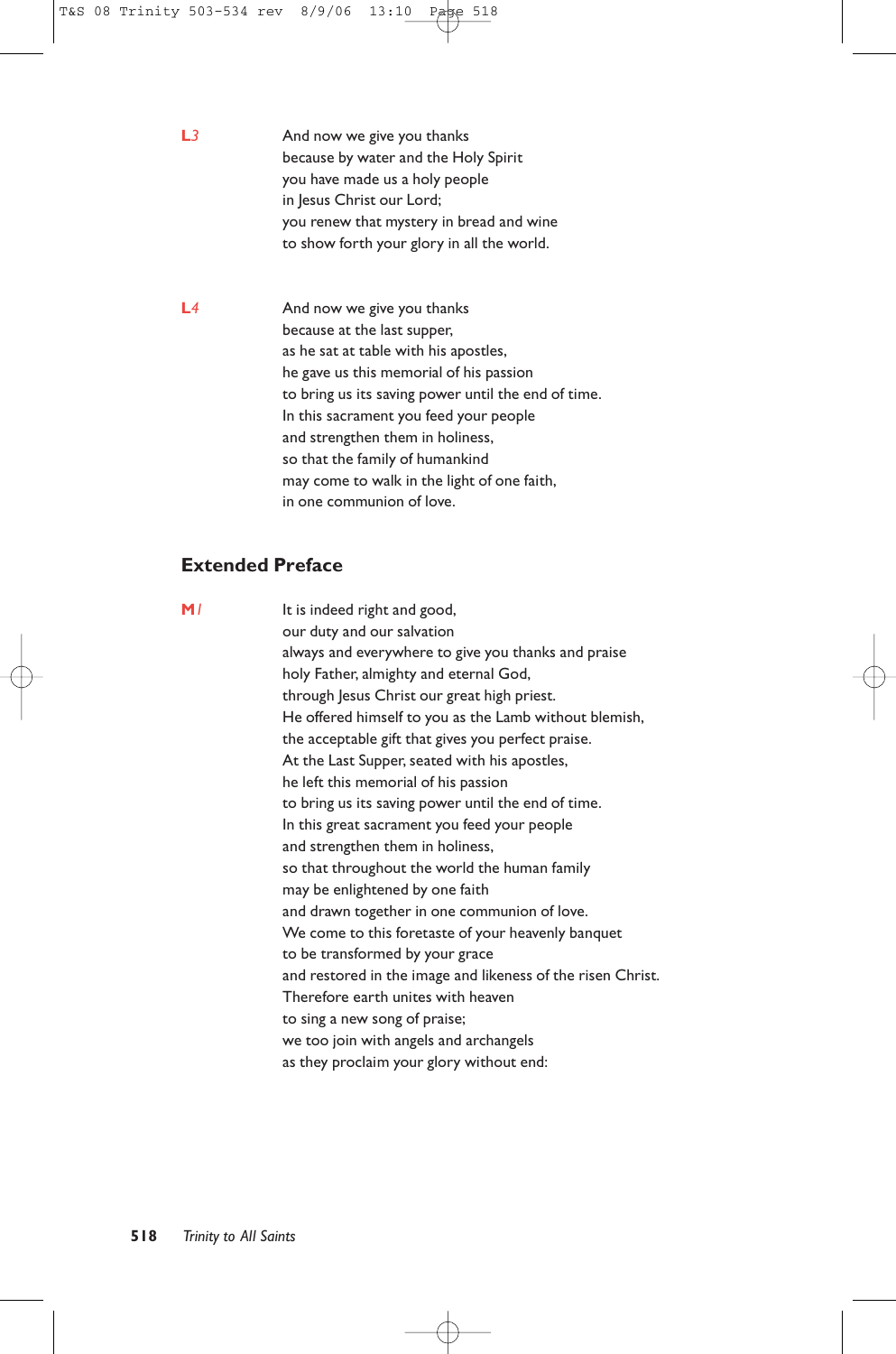# **CC**

#### **Post Communion**

**N***1* All praise to you, our God and Father, for you have fed us with the bread of heaven and quenched our thirst from the true vine: hear our prayer that, being grafted into Christ, we may grow together in unity and feast with him in his kingdom; through Jesus Christ our Lord. **Amen.**

#### **Blessings and Ending**

**P***1* Christ, who has nourished us with himself the living bread, make you one in praise and love, and raise you up at the last day; and the blessing …

**P***2* May the Father, who fed his children with manna in the wilderness, strengthen you in your pilgrimage to the Promised Land. **Amen.**

> May the Son, who gave his flesh for food and his blood for drink, keep you in eternal life and raise you up on on the last day. **Amen.**

May the Holy Spirit, who leads us into all truth, help you discern the Lord's body and empower you to proclaim his death until he comes. **Amen.**

And the blessing …

**P***3* Wisdom has set her table; she calls from the highest place in the city, 'Come, eat my bread and drink the wine I have mixed. Leave your foolishness; walk in the way of understanding.' **I will go to the altar of God, even to the God of my joy and gladness.**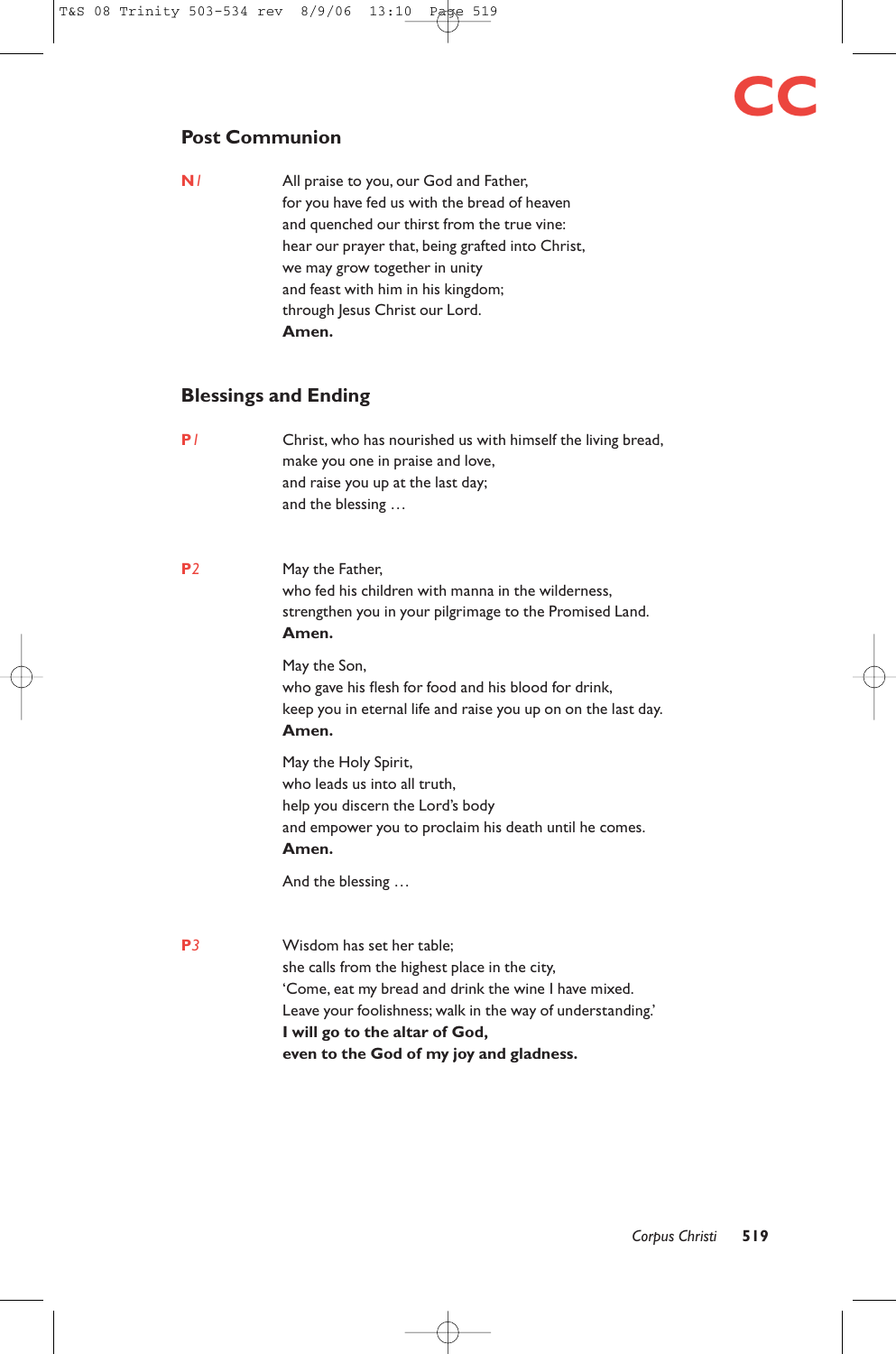#### **Acclamation**

| R۱ | I am the bread of life,                                                                                              |
|----|----------------------------------------------------------------------------------------------------------------------|
|    | anyone who comes to me shall not hunger,                                                                             |
|    | anyone who believes in me shall never thirst.                                                                        |
|    | Alleluia. Lord, give us this bread always.                                                                           |
|    | The bread of God comes down from heaven,                                                                             |
|    | and gives life to the world.                                                                                         |
|    | Alleluia. Lord, give us this bread always.                                                                           |
|    | Anyone who eats my flesh and drinks my blood has eternal life<br>and I will raise them up on the last day.           |
|    | Alleluia. Lord, give us this bread always.                                                                           |
|    | It is the Spirit that gives life; the flesh is of no avail.<br>The words I speak, they are spirit and they are life. |

**Alleluia.Lord, give us this bread always.**

#### **Short Passages of Scripture**

| S1             | As often as you eat this bread and drink this cup,<br>you proclaim the Lord's death until he comes.                                                                                                                                                                 | I Corinthians 11.26    |
|----------------|---------------------------------------------------------------------------------------------------------------------------------------------------------------------------------------------------------------------------------------------------------------------|------------------------|
| S <sub>2</sub> | Jesus said, 'I am the bread of life.<br>Whoever comes to me will never be hungry,<br>and whoever believes in me will never be thirsty.'                                                                                                                             | John 6.35              |
| S <sub>3</sub> | The cup of blessing that we bless,<br>is it not a sharing in the blood of Christ?<br>The bread that we break.<br>is it not a sharing in the body of Christ?<br>Because there is one bread.<br>we who are many are one body,<br>for we all partake of the one bread. | I Corinthians 10.16,17 |
| S <sub>4</sub> | Then their eyes were opened, and they recognized him.<br>He had been made known to them in the breaking of the bread.<br>Luke 24.3   a,35                                                                                                                           |                        |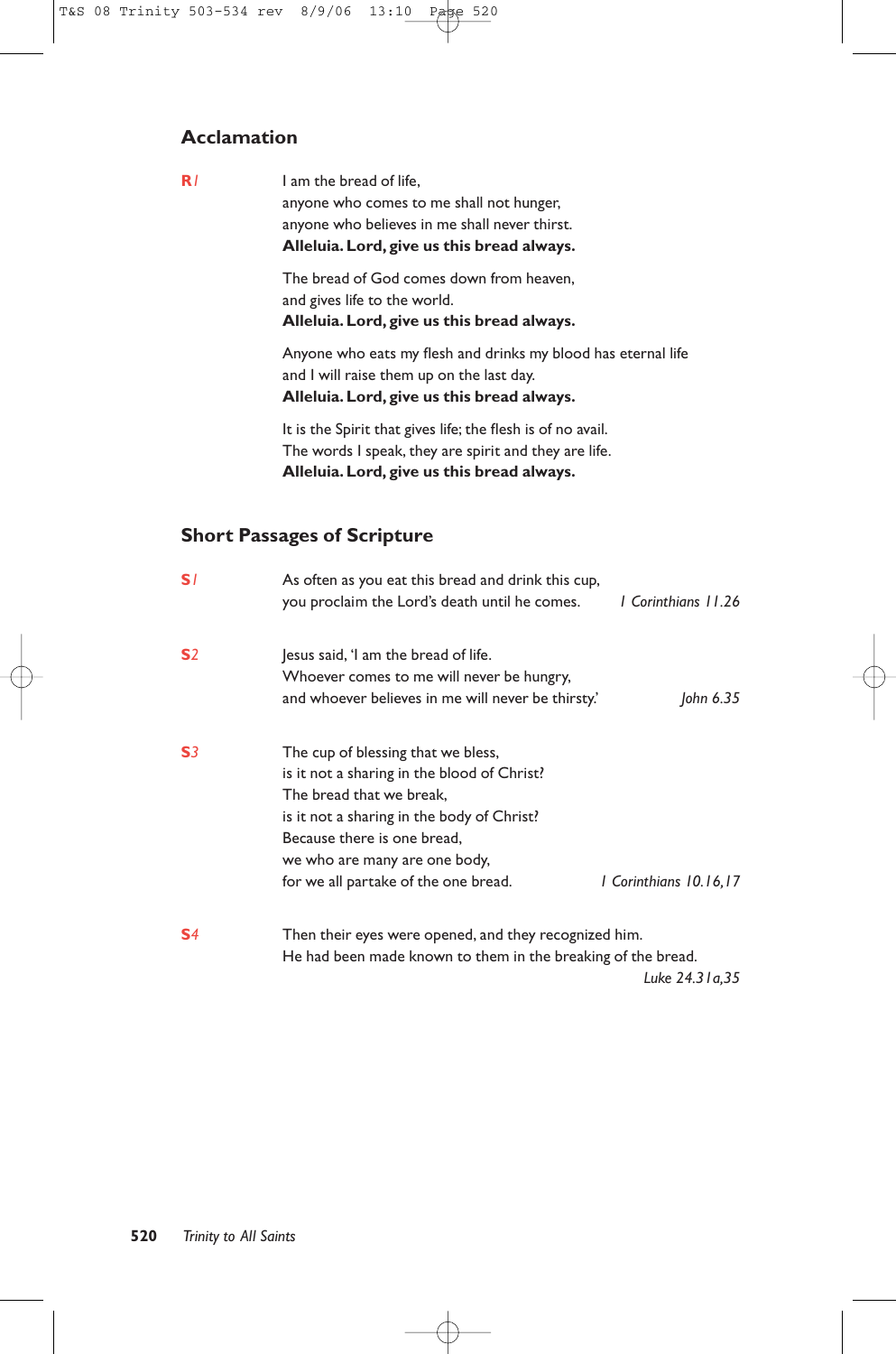### **Dedication Festival**

#### **Invitation to Confession**

**A***1* We are a temple of God's indwelling Holy Spirit, yet we have grieved him. The temple of our bodies does not belong to us, but was bought at the price of Christ's precious blood. So we come, in sorrow yet with confidence, to ask forgiveness of our Father in heaven.

#### **Kyrie Confession**

**B***1* Zeal for your house has eaten me up and the taunts of those who taunt you have fallen upon me. Lord, have mercy. **Lord, have mercy.**

> I would rather stand at the threshold of the house of my God than dwell in the tents of ungodliness. Christ, have mercy. **Christ, have mercy.**

The Lord will defend your coming out and your coming in from this time forward for evermore. Lord, have mercy. **Lord, have mercy.**

#### **Collect**

**F***1* Almighty God, to whose glory we celebrate the dedication of this house of prayer: we praise you for the many blessings you have given to those who worship you here: and we pray that all who seek you in this place may find you, and, being filled with the Holy Spirit, may become a living temple acceptable to you; through Jesus Christ your Son our Lord, who is alive and reigns with you, in the unity of the Holy Spirit, one God, now and for ever. **Amen.**

**DF**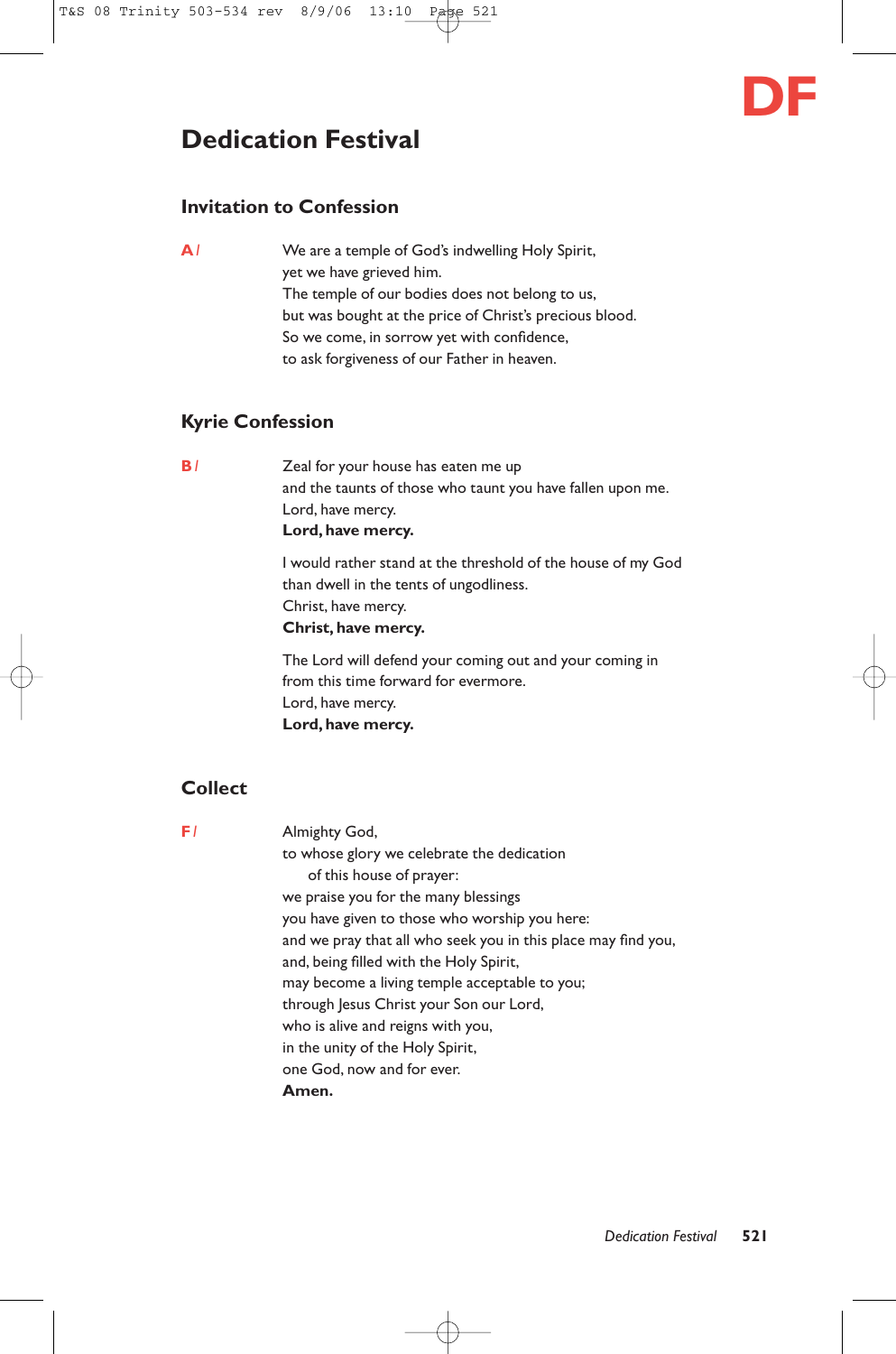#### **Gospel Acclamation**

**G***1* Alleluia, alleluia. Lord, we love the house of your habitation and the place where your glory abides. **Alleluia.** *cf Psalm 26.8*

#### **Intercession**

**H***1* The risen Christ is here in the midst of us. We bring our prayers to him as Lord of the Church. For the Church universal, of which these buildings are a visible symbol, **Lord, receive our thanks and prayer.** For this congregation, as we remember your promise that when two or three are gathered in your name you are there in the midst of them, **Lord, receive our thanks and prayer.** For this place, that we may be still and know that you are God, **Lord, receive our thanks and prayer.** For the fulfilling of our desires and petitions as you see best for us, **Lord, receive our thanks and prayer.** For your blessings in the past and for a vision for the future, **Lord, receive our thanks and prayer.** For the gift of the Holy Spirit and new life in baptism, **Lord, receive our thanks and prayer.** For the pardon of our sins when we fall short of your glory, **Lord, receive our thanks and prayer.** For a foretaste of your eternal kingdom in the sacrament of the eucharist, **Lord, receive our thanks and prayer.** For the blessing of our vows and the crowning of our years with your goodness, **Lord, receive our thanks and prayer.** For the faith of those who have gone before us and for grace to persevere like them, **Lord, receive our thanks and prayer.** For the benefactors of this place who have died in the peace of Christ and are at rest, **Lord, receive our thanks and prayer.** For a sense of our fellowship with [*N our patron and*] all your saints,

**Lord, receive our thanks and prayer.**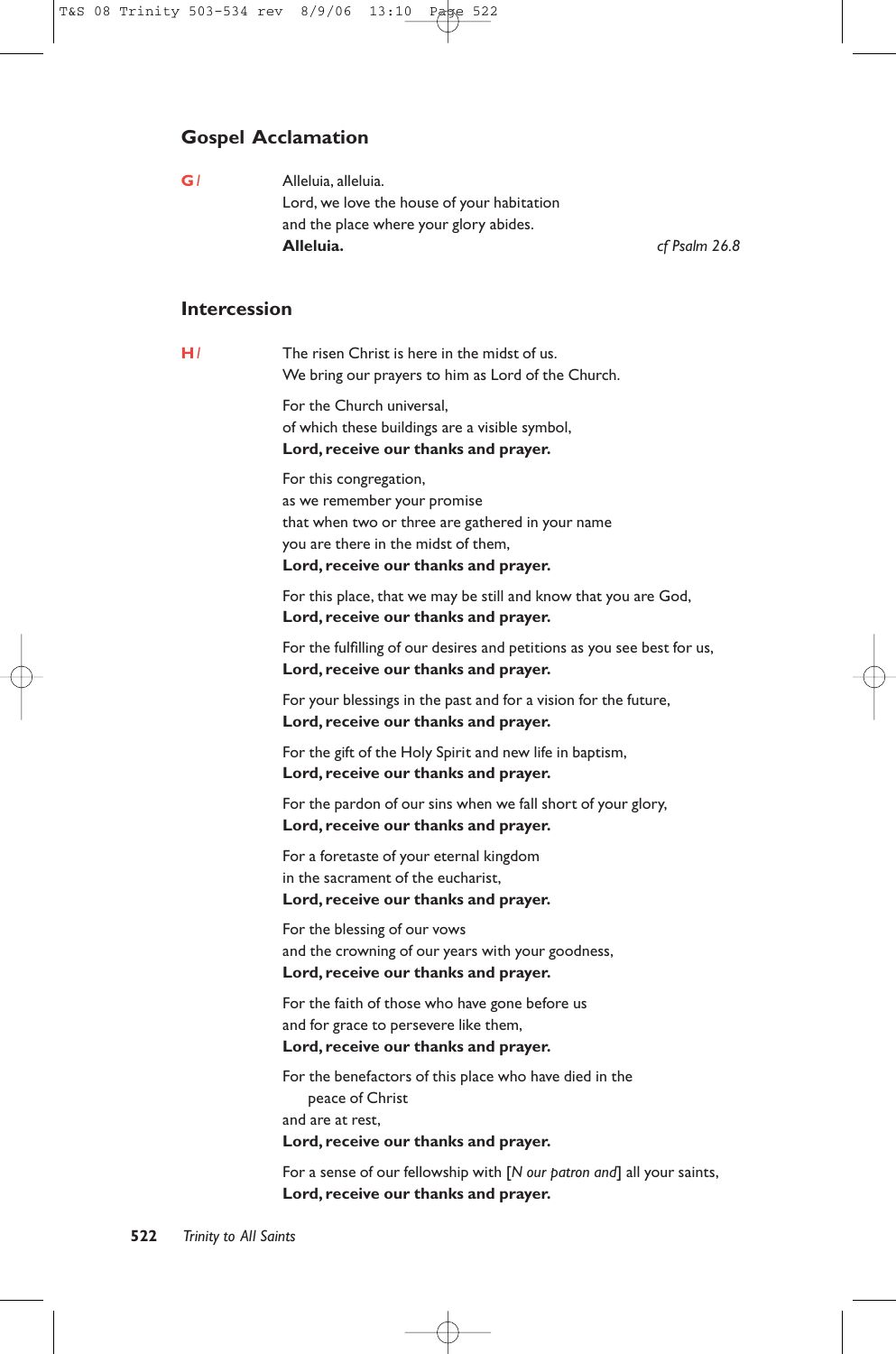

O God, from living stones you prepare an everlasting dwelling-place for your majesty. Grant that in the power of the Holy Spirit those who serve you here may always be kept within your presence. This we pray through Jesus Christ our Lord. **Amen.**

#### **Introduction to the Peace**

**J***1* Peace to this house from God our heavenly Father. Peace to this house from his Son who is our peace. Peace to this house from the Holy Spirit, the life-giver.

#### **Prayer at the Preparation of the Table**

**K***1* Lord, teach us how to repay you for your goodness towards us. We will lift up the cup of salvation and call upon your name. **Amen.**

#### **Prefaces**

**L***l* And now we give you thanks for your blessing on this house of prayer, where through your grace we offer you the sacrifice of praise and are built by your Spirit into a temple made without hands, even the body of your Son Jesus Christ.

**L***2* And now we give you thanks that, though the heaven of heavens cannot contain you, and your glory is in all the world, yet you chose to hallow places for your worship, and in them you pour forth gifts of grace upon your faithful people.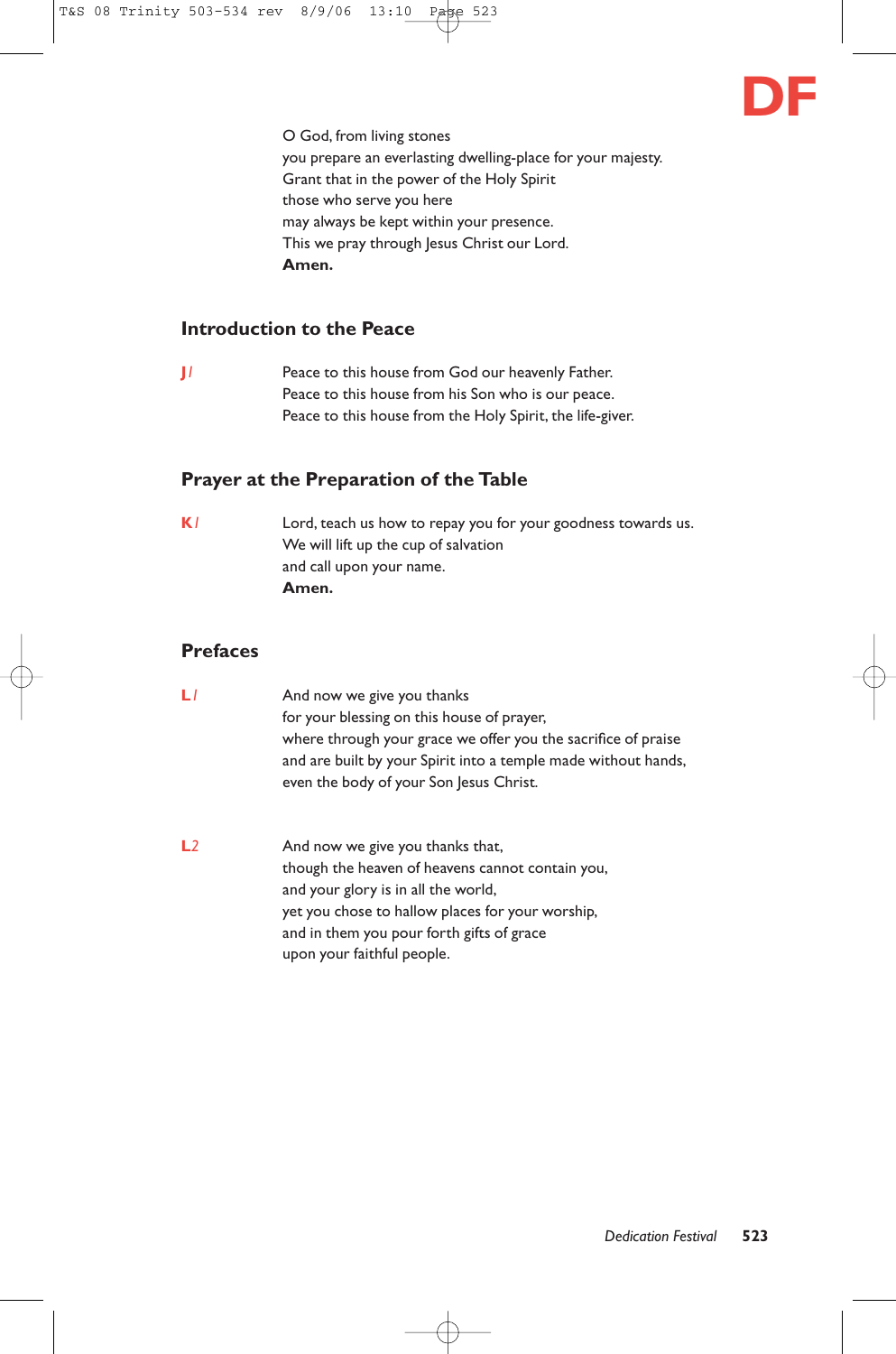#### **Extended Preface**

**M***1* It is indeed right, our duty and our joy, always and everywhere to give you thanks, almighty and eternal Father, enthroned upon the praises of your people. We thank you for this house of prayer, in which you bless your family as we come to you in pilgrimage. Here you reveal your presence in sacramental signs, and make us one with you through the unseen bond of grace. Here you build your temple of living stones, and bring the Church to its full stature as the body of Christ throughout the world, to reach its perfection at last in the heavenly city of Jerusalem, which is the vision of your peace. Therefore, in union with the heavenly Jerusalem, with angels in joyful assembly, with all whose names are written in heaven, and with the spirits of the righteous made perfect, we lift up our voices to join in the triumphal song of praise:

#### **Post Communion**

**N***1* Father in heaven,

whose Church on earth is a sign of your heavenly peace, an image of the new and eternal Jerusalem: grant to us in the days of our pilgrimage that, fed with the living bread of heaven, and united in the body of your Son, we may be the temple of your presence, the place of your glory on earth, and a sign of your peace in the world; through Jesus Christ our Lord. **Amen.**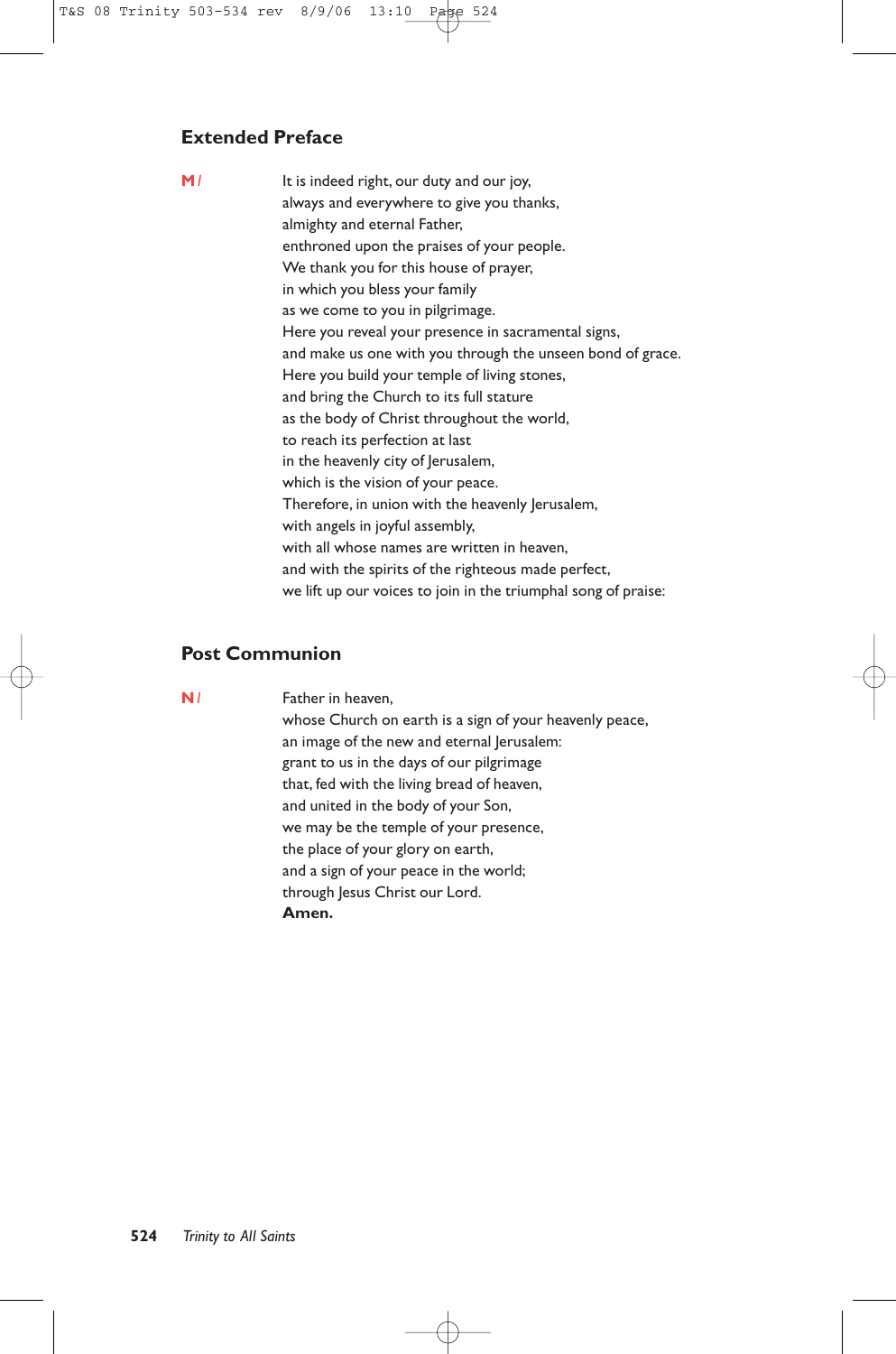## **DF**

#### **Blessings**

| P I | Christ, whose glory is in the heavens,<br>fill this house and illuminate your hearts;<br>and the blessing                        |
|-----|----------------------------------------------------------------------------------------------------------------------------------|
| P2  | God has given you the citizenship of heaven,<br>with his blessed and beloved.<br>and the whole company of the redeemed.<br>Amen. |
|     | God give you the will to live each day in life eternal.<br>Amen.                                                                 |
|     | God bring you to the home<br>that Christ prepares for all who love him.<br>Amen.                                                 |
|     | And the blessing                                                                                                                 |
|     |                                                                                                                                  |

#### **An Alternative Dismissal for a Dedication Festival**

#### **Q***1 Acclamation*

*After the post-communion prayers a hymn may be sung and/or the following acclamation may be used*

How awesome is this place. **This is none other than the house of God, and this is the gateway of heaven.**

I saw a ladder which rested on the ground with its top reaching to heaven, and the angels of God were going up and down it. **This is none other than the house of God, and this is the gateway of heaven.**

You will see greater things than this. You will see heaven wide open, and God's angels ascending and descending upon the Son of Man. **This is none other than the house of God, and this is the gateway of heaven.**

You are the temple of the living God, and the Spirit of God dwells in you. The temple of God is holy, and you are that temple. **This is none other than the house of God, and this is the gateway of heaven.**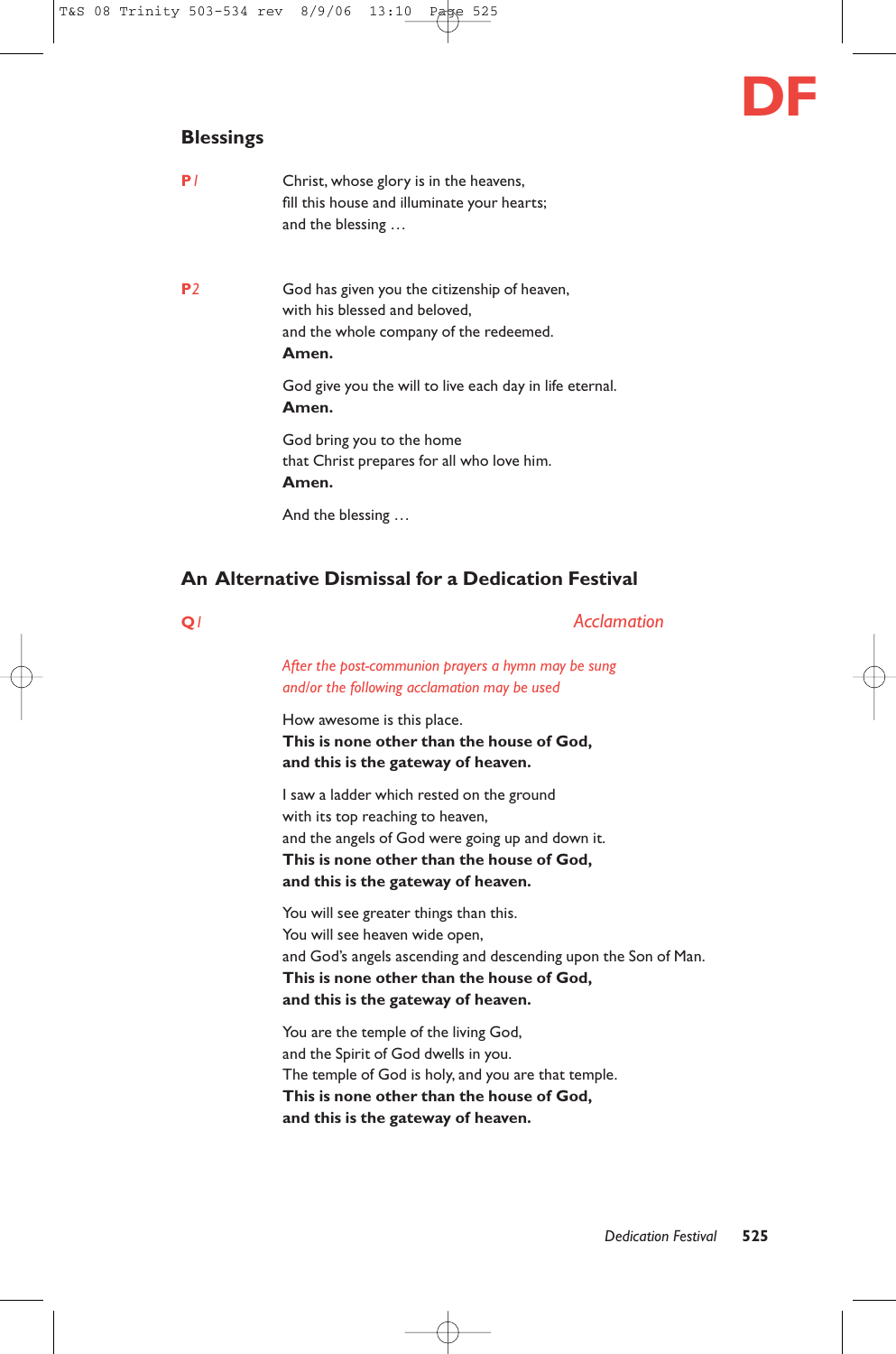#### *The Dismissal Gospel*

Hear the Gospel of our Lord Jesus Christ according to John. **Glory to you, O Lord.**

[Jesus said,] 'The hour is coming, and is now here, when the true worshippers will worship the Father in spirit and truth, for the Father seeks such as these to worship him. God is spirit, and those who worship him must worship in spirit and truth.' *John 4.23,24*

#### *At the end the reader says*

This is the Gospel of the Lord. **Praise to you, O Christ.**

#### *The Blessing*

God has given you the citizenship of heaven, with his blessed and beloved, and the whole company of the redeemed. **Amen.**

God give you the will to live each day in life eternal. **Amen.**

God bring you to the home that Christ prepares for all who love him. **Amen.**

And the blessing …

#### *The Dismissal*

Like living stones, precious in his sight, go in peace to proclaim the mighty acts of God. **Thanks be to God.**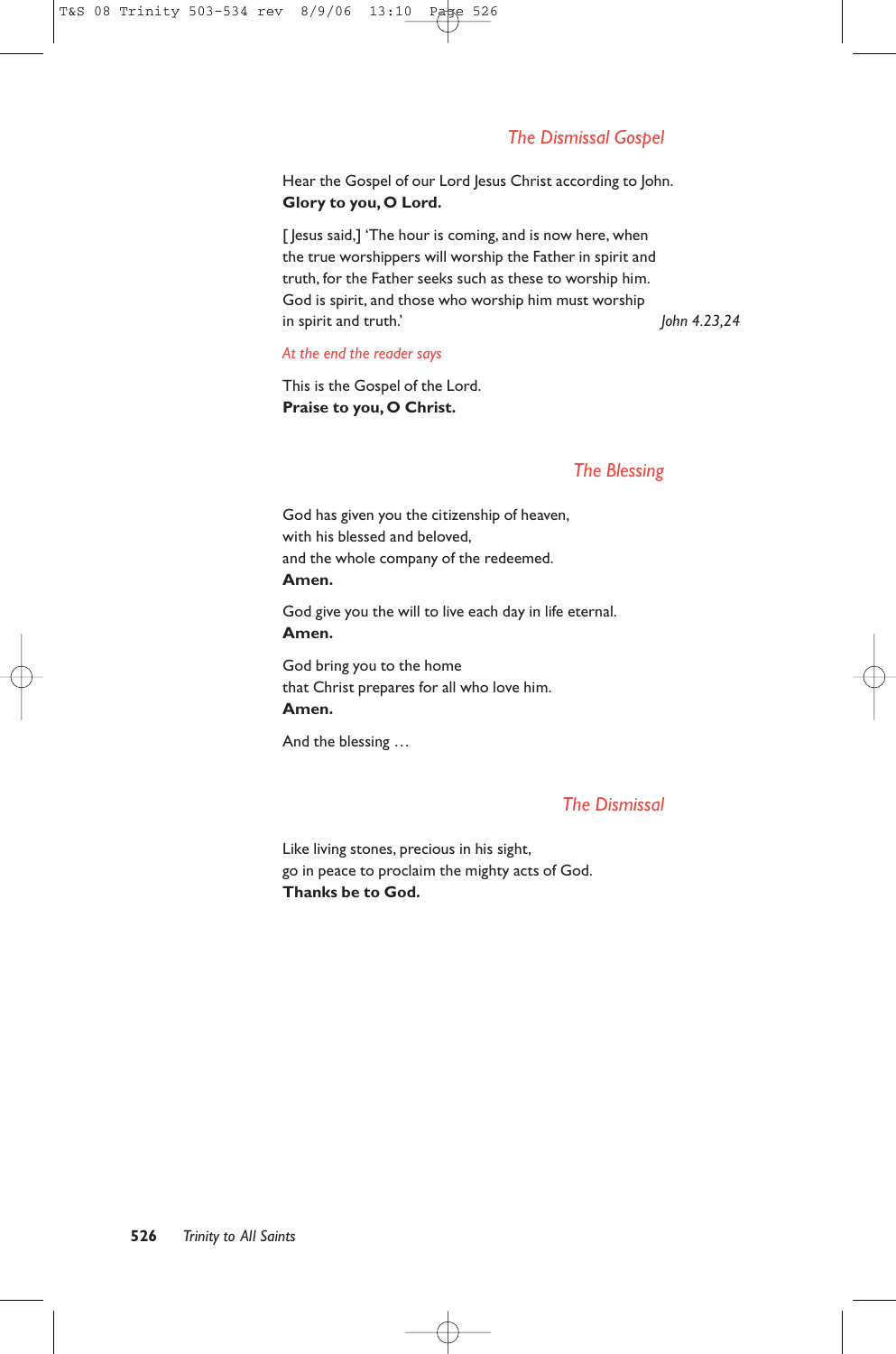## **DF**

#### **Acclamation**

**R**<sup>1</sup> How awesome is this place. **This is none other than the house of God, and this is the gateway of heaven.** I saw a ladder which rested on the ground with its top reaching to heaven, and the angels of God were going up and down it. **This is none other than the house of God, and this is the gateway of heaven.** You will see greater things than this. You will see heaven wide open, and God's angels ascending and descending upon the Son of Man. **This is none other than the house of God, and this is the gateway of heaven.**

> You are the temple of the living God, and the Spirit of God dwells in you. The temple of God is holy, and you are that temple. **This is none other than the house of God, and this is the gateway of heaven.**

#### **Short Passages of Scripture**

| S/             | How awesome is this place!<br>This is none other than the house of God,                                                                               |               |
|----------------|-------------------------------------------------------------------------------------------------------------------------------------------------------|---------------|
|                | and this is the gate of heaven.                                                                                                                       | Genesis 28.17 |
| S <sub>2</sub> | We have waited on your loving-kindness, O God,<br>in the midst of your temple.                                                                        | Psalm 48.9    |
| S <sub>3</sub> | Unless the Lord builds the house,<br>those who build it labour in vain.                                                                               | Psalm $127.1$ |
| S <sub>4</sub> | God is spirit,<br>and those who worship him must worship in spirit and in truth.<br>John 4.24                                                         |               |
| S <sub>5</sub> | Like living stones,<br>let yourselves be built into a spiritual house,<br>to be a holy priesthood,<br>to offer spiritual sacrifices acceptable to God |               |
|                | through Jesus Christ.                                                                                                                                 | 1 Peter 2.5   |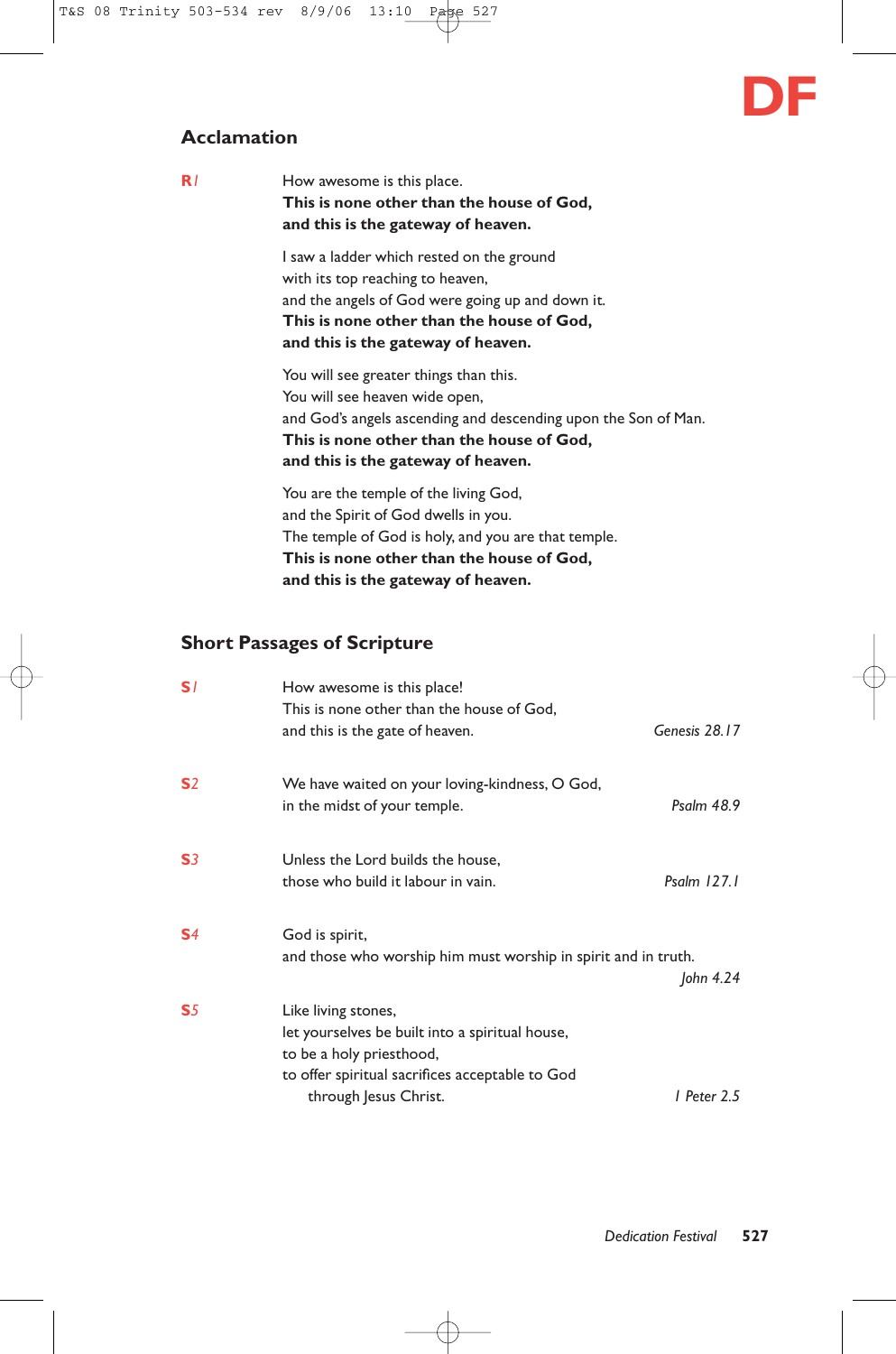### **Bible Sunday**

#### **Note**

In the Common Worship calendar, the Last Sunday after Trinity may be observed as Bible Sunday.The traditional collect 'Blessed Lord, who caused all Holy Scriptures…' is appointed for that Sunday. When the Last Sunday after Trinity is also the last Sunday in October, this coincides with Reformation Sunday, commonly observed in the Lutheran tradition. However, the following material may be used on any suitable occasion when the focus is on the word of God as revealed in holy Scripture.

#### **Invitation to Confession**

**A***1* The word of God is living and active. It judges the thoughts and intentions of the heart. All is open and laid bare before the eyes of him to whom we give account. We confess our sins in penitence and faith.

#### **Kyrie Confessions**

**B**<sup>1</sup> Let your faithful love come unto me, O Lord, even your salvation, according to your promise: Lord, have mercy. **Lord, have mercy.**

> Your word is a lantern to my feet and a light upon my path: Christ, have mercy. **Christ, have mercy.**

I have gone astray like a sheep that is lost; O seek your servant, for I do not forget your commandments. Lord, have mercy. **Lord, have mercy.**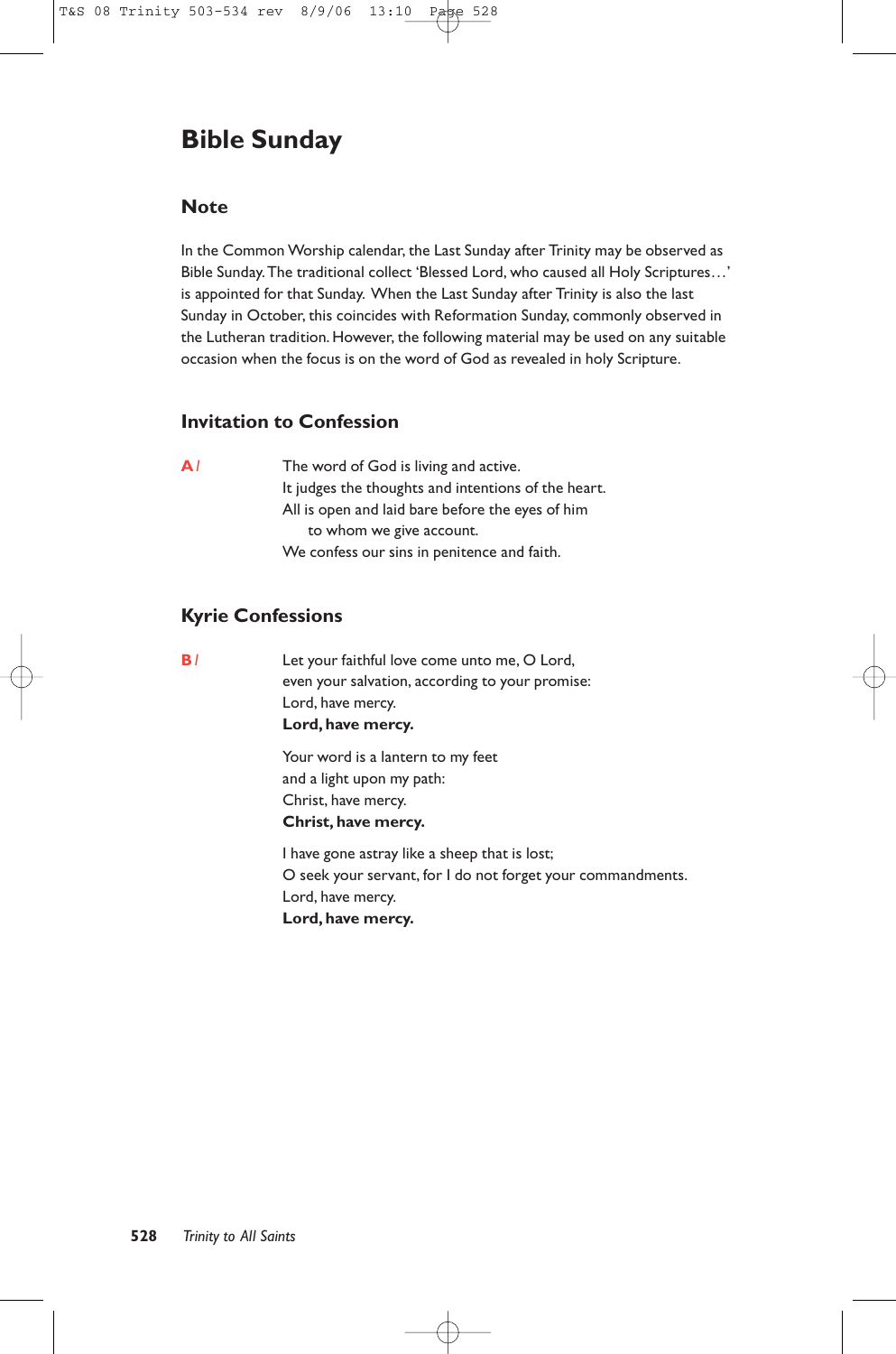

**B***2* Your word convicts us: all have sinned and fallen short of the glory of God. Lord, have mercy. **Lord, have mercy.**

> Your word commands us: repent, and believe the good news. Christ, have mercy. **Christ, have mercy.**

Your word assures us: Christ Jesus came into the world to save sinners. Lord, have mercy. **Lord, have mercy.**

#### **Gospel Acclamations**

| GI             | Alleluia, alleluia.                             |             |  |
|----------------|-------------------------------------------------|-------------|--|
|                | Your words are spirit, Lord, and they are life. | John $6.63$ |  |
|                | Alleluia.                                       |             |  |
| G <sub>2</sub> | Alleluia, alleluia.                             |             |  |
|                | The seed is the word of God, says the Lord.     | Luke $8.11$ |  |
|                | Alleluia.                                       |             |  |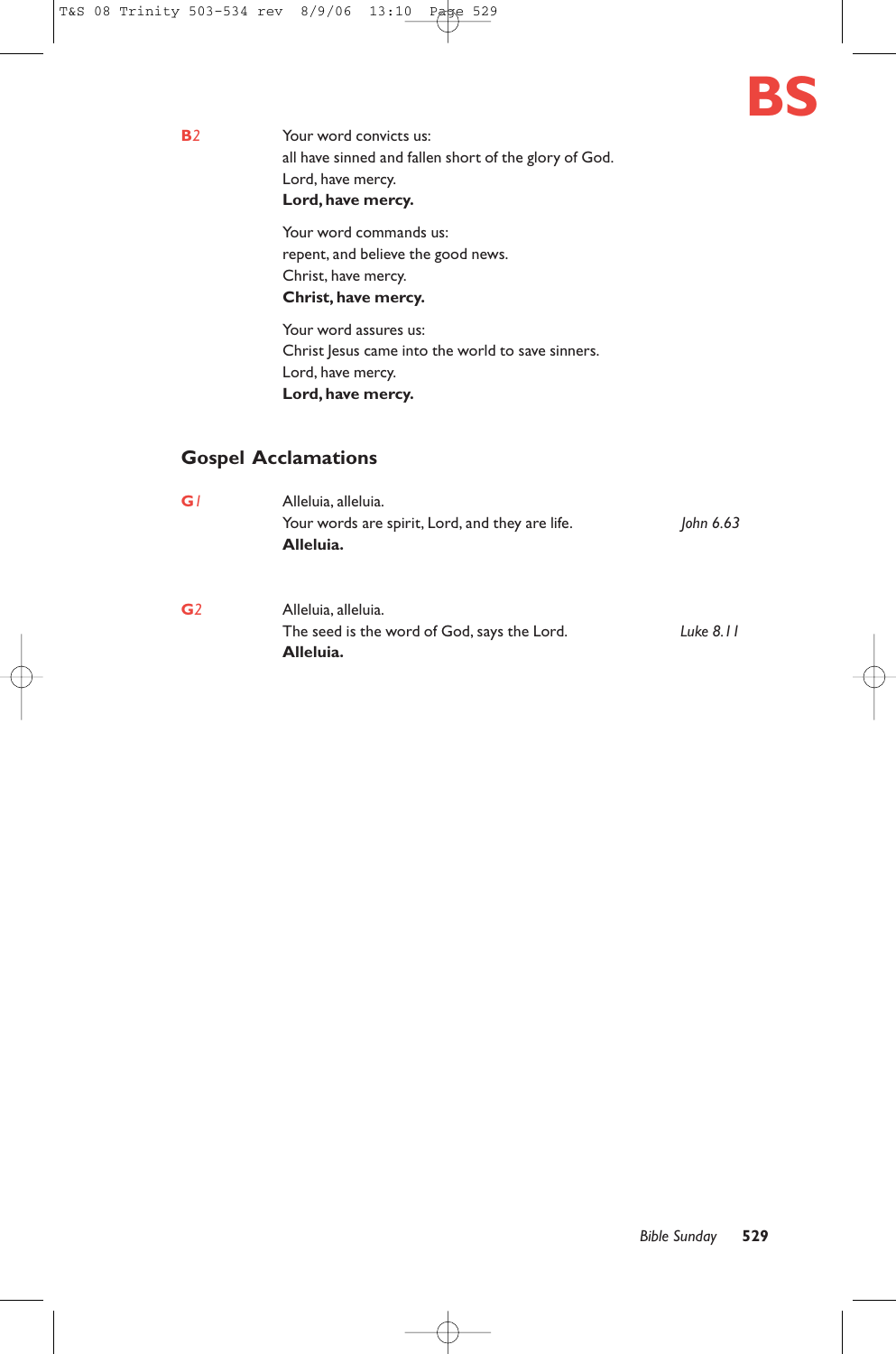#### **Intercessions**

**H***1* Gracious God, fountain of all wisdom, we pray for all Christian people; for *N* our bishop, and for all who teach and guard the faith … May the word of Christ dwell richly in our hearts, and knit us together in the bond of your love.

> Hear us. **Hear us, good Lord.**

We pray for the leaders of nations, and for those in authority under them … Give them the gift of your wisdom, and a right discernment in all things.

Hear us.

#### **Hear us, good Lord.**

We pray for this … [*city/town/village/community*]; for those who live, work and visit here, and for all who seek the common good. Speak your word of peace in our midst, and help us to serve one another as Christ has served us.

Hear us.

#### **Hear us, good Lord.**

We pray for those who do not believe, and for those of hesitant belief. Open their ears to hear your voice, and open their hearts to receive you, the very Word of life.

Hear us.

**Hear us, good Lord.**

We pray for those bowed down with grief, fear or sickness ... May Christ your living Word bring them comfort and healing.

Hear us.

#### **Hear us, good Lord.**

We give thanks for all who have died in the faith of Christ, and we rejoice with [*N and*] all your saints, trusting in the promise of your word fulfilled.

**Lord of the Church, hear our prayer, and make us one in heart and mind to serve you with joy for ever. Amen.**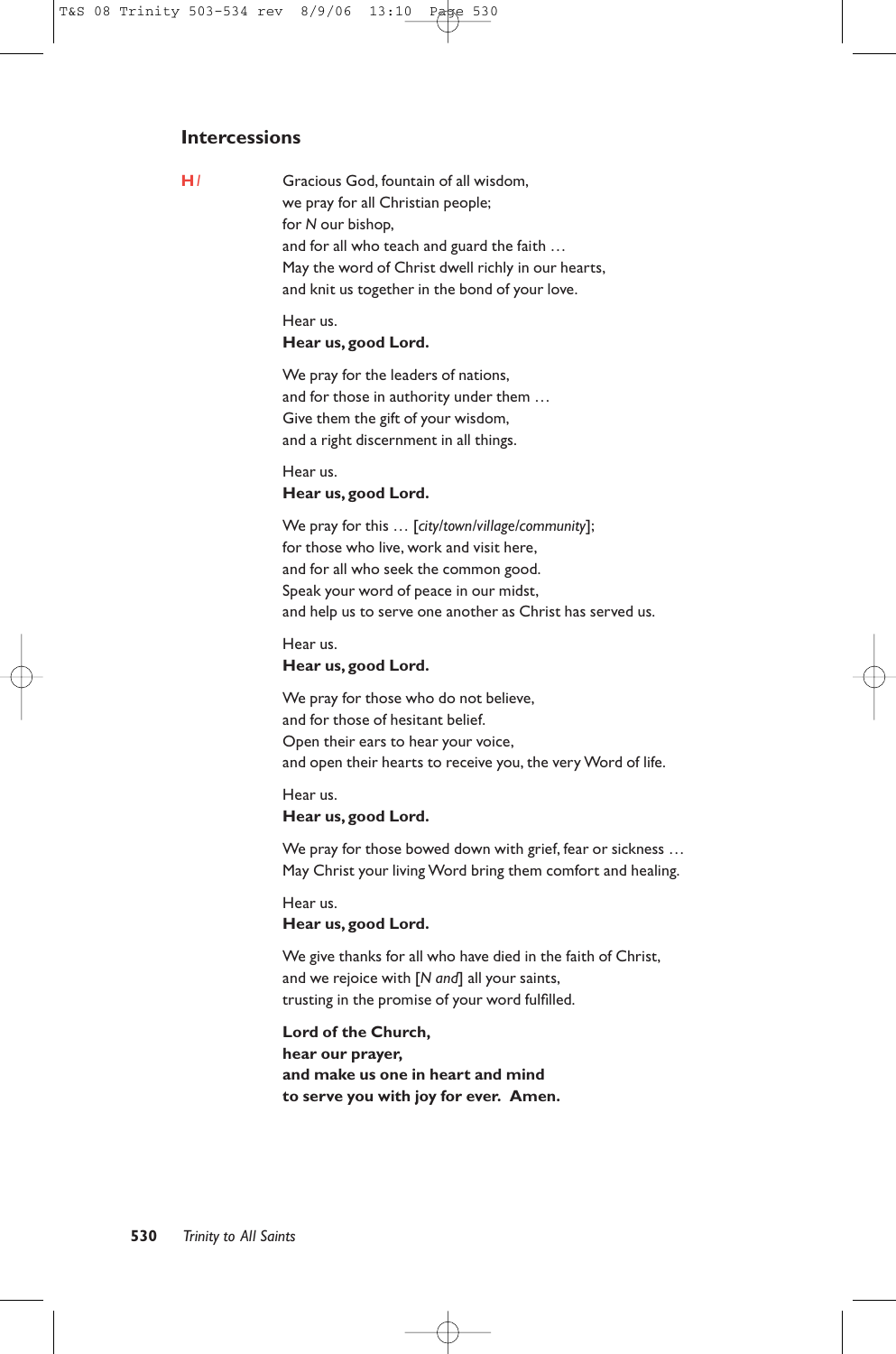

**H***2* Let us give thanks for the gift of the Bible and pray for all who enable it to be studied, understood, and loved.

#### Almighty God,

in your goodness you have given us the Scriptures to equip us for every kind of good deed.

We give thanks for all who translate the Bible, and pray that, through their work and skill, your word may go forth to the ends of the earth.

#### Lord, hear us. **Lord, graciously hear us.**

We give thanks for all who distribute the Scriptures, and pray that, through the written text, your people may be built up in faith and love.

Lord, hear us.

#### **Lord, graciously hear us.**

We give thanks for all whose learning interprets the Scriptures, and pray for biblical scholars and theologians, that more light and truth may break forth from your word.

#### Lord, hear us. **Lord, graciously hear us.**

We give thanks for all preachers and teachers, and pray that, through the word proclaimed and shared, your Church may grow in holiness and discipleship.

#### Lord, hear us. **Lord, graciously hear us.**

We give thanks for all who read the Bible in public worship, for all study groups and training courses, and pray that, through the study of the Scriptures, your word may find a home in the hearts of your people.

#### Lord, hear us. **Lord, graciously hear us.**

Gracious Lord, grant to us that loving your holy word, we may adorn it with obedient and Christlike lives; to the glory of your name. **Amen.**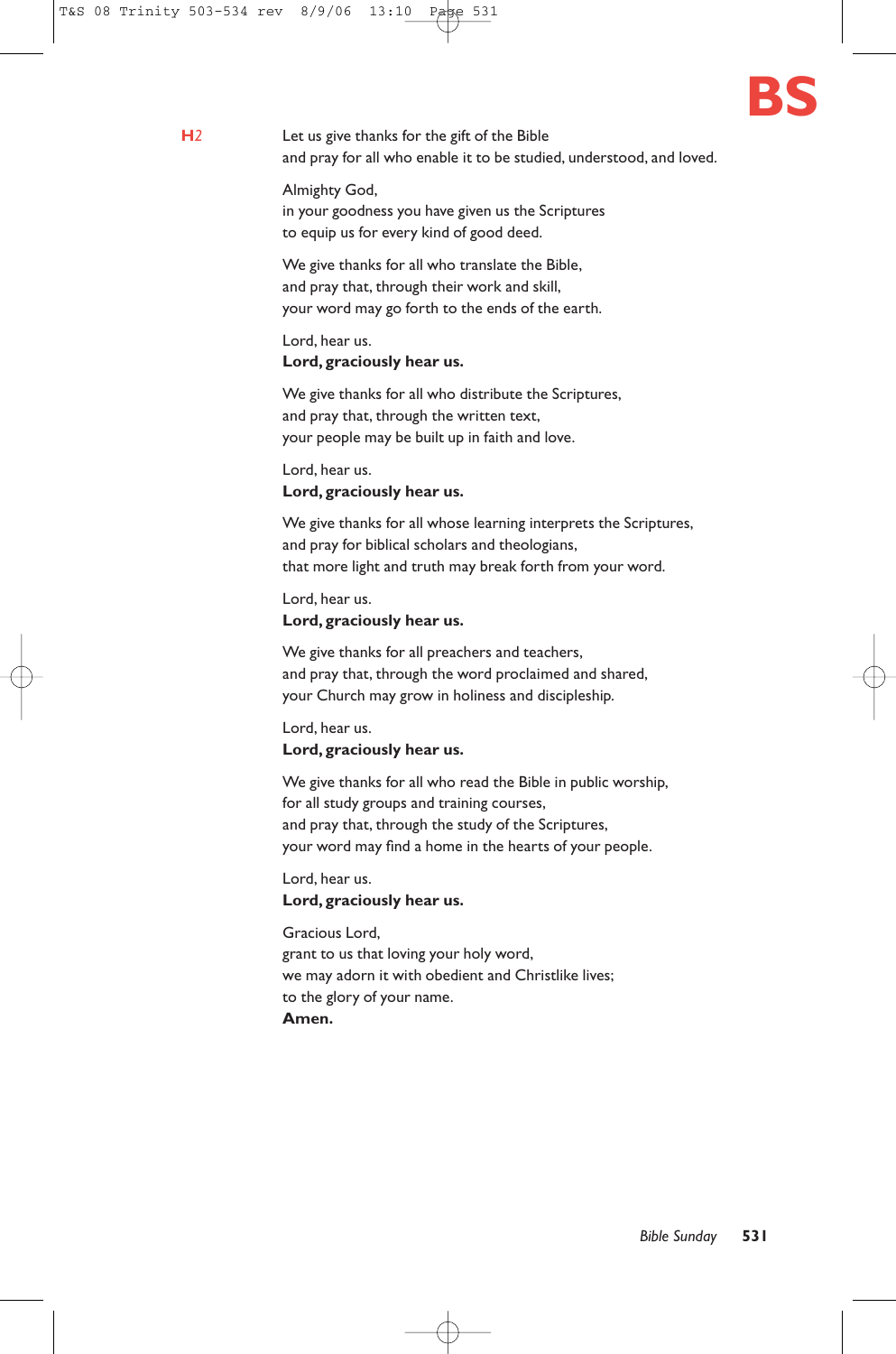#### **Introductions to the Peace**

| IJ             | Let the word of Christ dwell in you richly.<br>Let the peace of Christ rule in your hearts.                                        |              |
|----------------|------------------------------------------------------------------------------------------------------------------------------------|--------------|
| $\mathbf{I}^2$ | Since we are justified by faith,<br>we have peace with God through our Lord Jesus Christ,<br>who has given us access to his grace. | Romans 5.1,2 |

#### **Prayer at the Preparation of the Table**

**K***1* Lord Jesus, you nourish us at the table of your word and the table of your sacrament; as we feed on you, the bread of life, may we daily grow into your likeness. **Amen.**

#### **Preface**

**L***I* And now we give you thanks because you have given us the Holy Scriptures to instruct us in the wisdom that leads to salvation through faith in Jesus Christ.

#### **Extended Preface**

| M/ | It is indeed right and good,                           |
|----|--------------------------------------------------------|
|    | our duty and our joy,                                  |
|    | always and everywhere to give you thanks,              |
|    | holy Father, almighty and eternal God,                 |
|    | through Jesus Christ our Lord.                         |
|    | For he is your eternal and creative Word,              |
|    | through whom all things came into being;               |
|    | the Word made flesh who dwelt among us,                |
|    | full of grace and truth.                               |
|    | He fulfils the Law and the Prophets,                   |
|    | dying for our sins and rising again                    |
|    | in accordance with the Scriptures.                     |
|    | He stands among us in his risen power,                 |
|    | opening to us his living word,                         |
|    | and making himself known in the breaking of the bread. |
|    | Therefore with angels and archangels,                  |
|    | and with all the company of heaven,                    |
|    | we proclaim your great and glorious name,              |
|    | for ever praising you and saying:                      |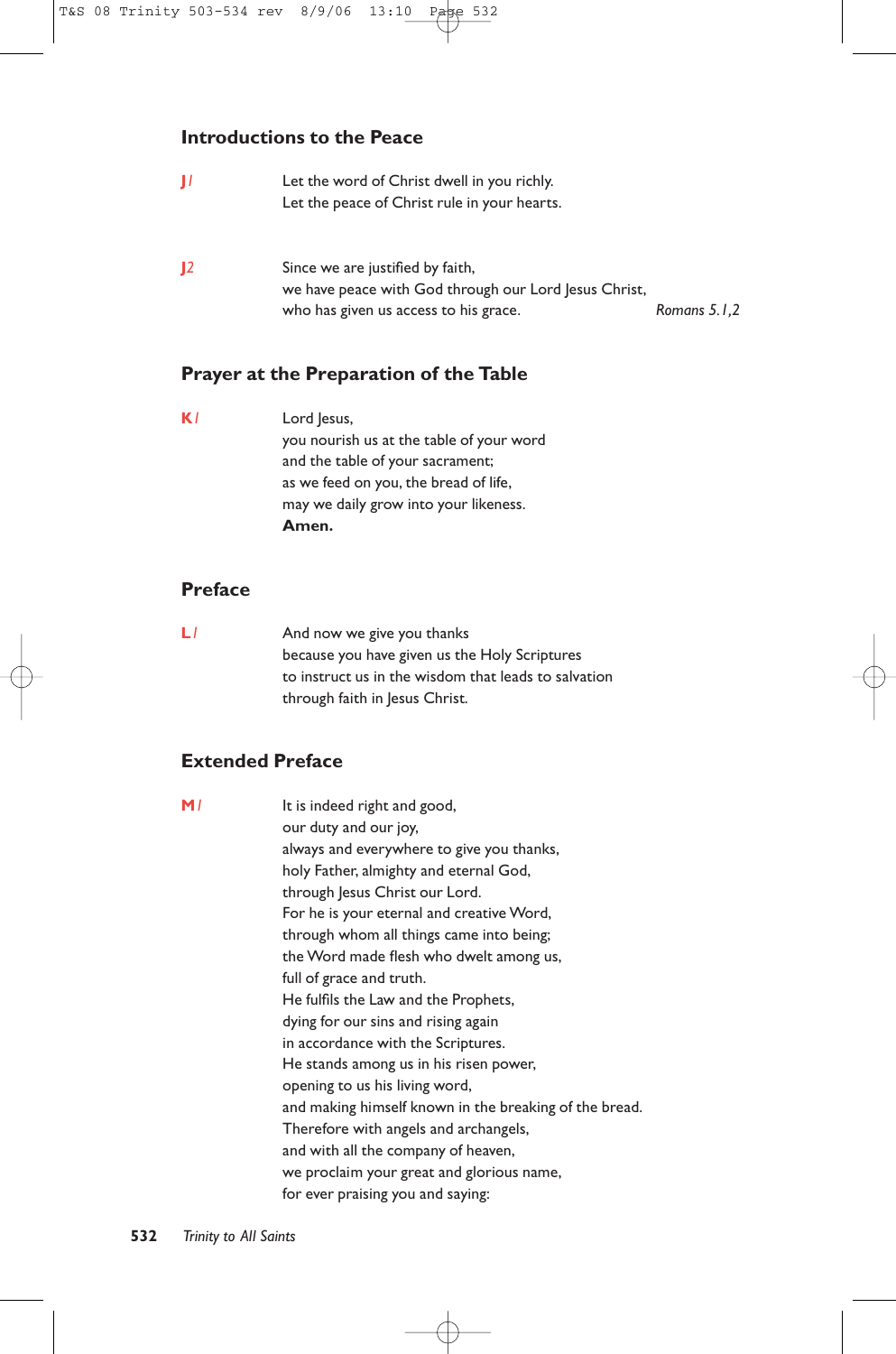## **BS**

#### **Blessing**

**P***1* Go now in peace, knowing that you have been born again, not of perishable seed, but of imperishable, through the living and enduring word of God; and the blessing …

#### **Acclamation**

**R***1* Come to me and listen to my words; hear me, and you shall have life. **Come to me and listen to my words; hear me, and you shall have life.**

> The law of the Lord is perfect, reviving the soul; the testimony of the Lord is sure and gives wisdom to the simple. **Hear me, and you shall have life.**

> The statutes of the Lord are right and rejoice the heart; the commandment of the Lord is pure and gives light to the eyes. **Hear me, and you shall have life.**

The fear of the Lord is clean and endures for ever; the judgements of the Lord are true and righteous altogether. **Hear me, and you shall have life.**

More to be desired are they than gold, more than much fine gold; sweeter also than honey dripping from the honeycomb. **Come to me and listen to my words; hear me, and you shall have life.**